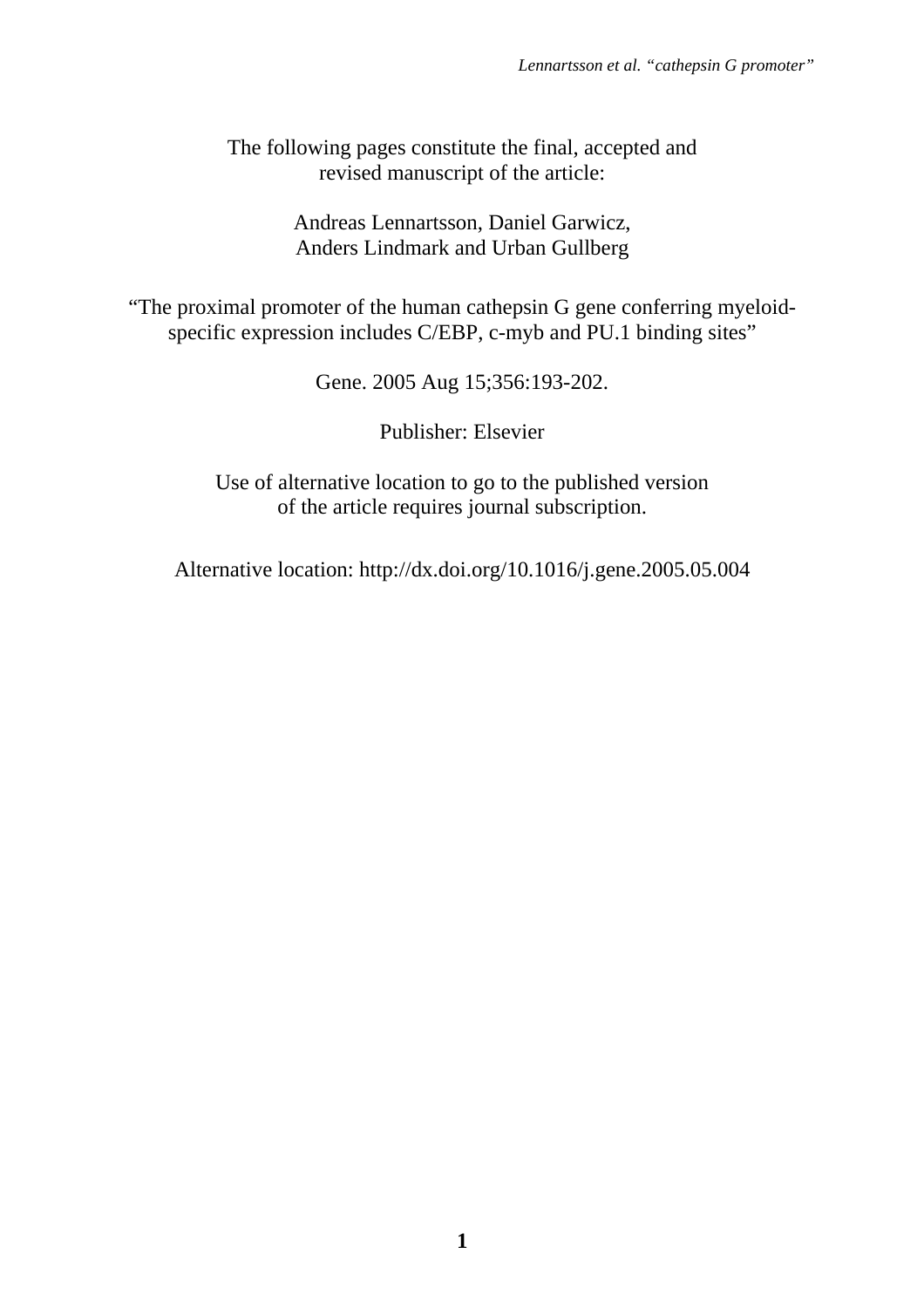# **The proximal promoter of the human cathepsin G gene conferring myeloid-specific expression includes C/EBP, c-myb and PU.1 binding sites**

Andreas Lennartsson, Daniel Garwicz, Anders Lindmark and \*Urban Gullberg

Department of Hematology, Lund University, Sweden

Key words: serine proteases, granulopoiesis, azurophil, neutrophil, transcriptional regulation

\*Corresponding author Urban Gullberg, Department of Hematology, BMC, C14, S-221 84 Lund, Sweden Tel: +46-46-222 07 29, Fax: +46-46-18 44 93 e-mail: urban.gullberg@hematologi.lu.se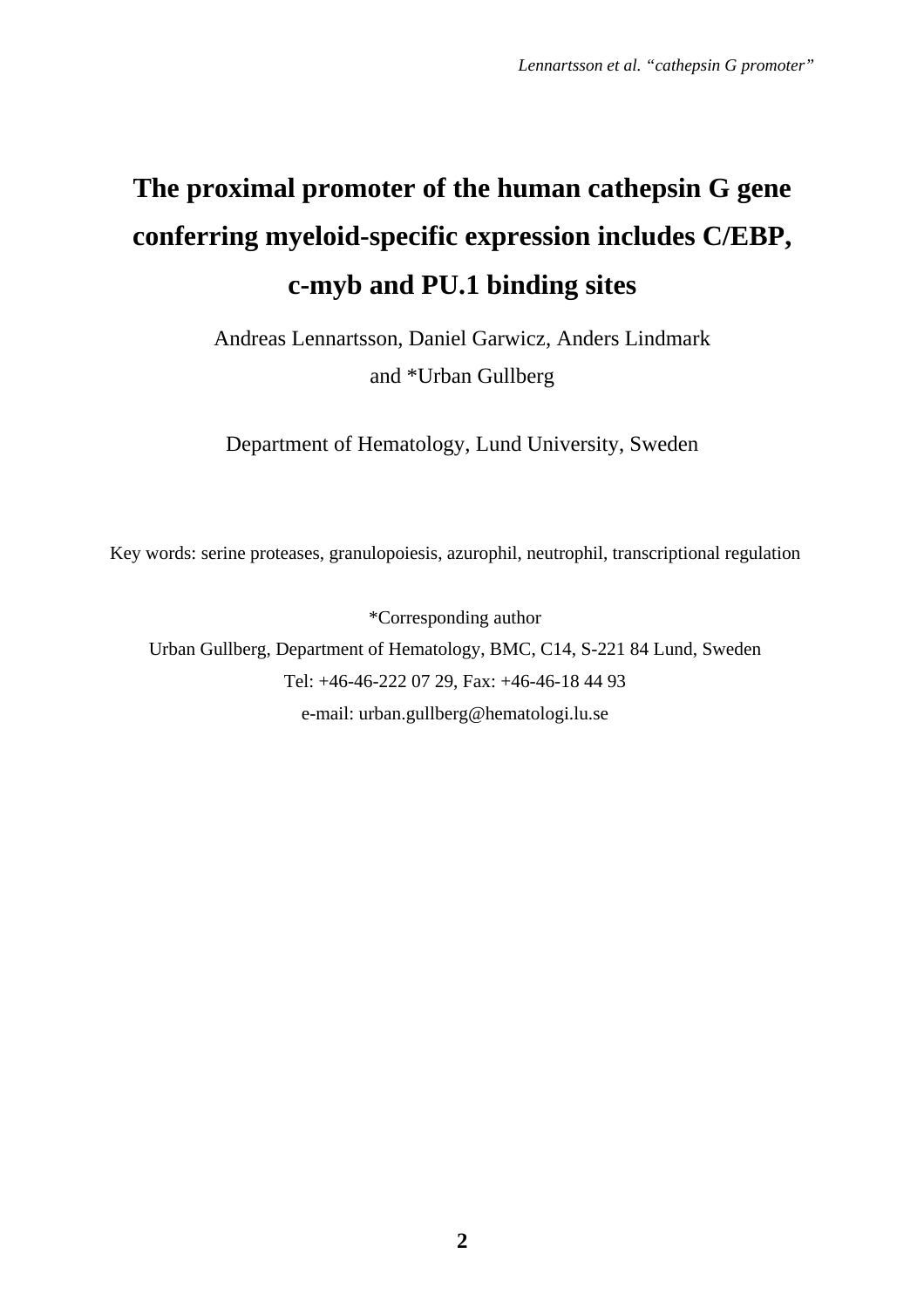#### **ABSTRACT**

Cathepsin G is a hematopoietic serine protease stored in the azurophil granules of neutrophil granulocytes. The mRNA of cathepsin G is transiently expressed during the promyelocyte stage of neutrophil maturation. The protease plays several roles in inflammatory actions of neutrophils, such as bactericidal effects. A human *cathepsin G* gene fragment of 6 kb directs a promyelocyte-specific expression in transgenic mice, indicating the presence of necessary *cis*acting elements. However, neither the precise architecture of the promoter, nor the *trans*acting factors responsible for its activation, have been characterized. In the present work, 2.6 kb upstream of the translation start site of the human *cathepsin G* gene was cloned. When transfected to monoblast-like U937 or to acute promyelocytic leukemia NB4 cells, both expressing endogenous cathepsin G, the initial 360 bp upstream of the translation start were sufficient to direct a strong expression of a luciferase reporter gene. No expression was observed in erythroid K562 control cells. Further deletions revealed three major regulatory regions containing the consensus binding-sites for the transcription factors C/EBP, c-myb and PU.1. Moreover, a GC-rich region, similar to a *cis-*element in the *proteinase 3* promoter, was identified. Direct binding of the trans-factors  $C/EBP\alpha$ ,  $C/EBP\epsilon$ , c-myb and PU.1 to the promoter was shown by chromatin immunoprecipitation. The functional significance of the *cis-*elements was verified by site-directed mutagenesis. Mutations of the putative PU.1 site moderately decreased the activity of the promoter in monoblastic U937 cells, but not in promyelocytic NB4 cells. Separate mutations of the putative C/EBP binding site, c-mybbinding site or the GC-rich element resulted in a dramatically reduced transcriptional activity in both cell lines, suggesting cooperation between corresponding *trans*-factors.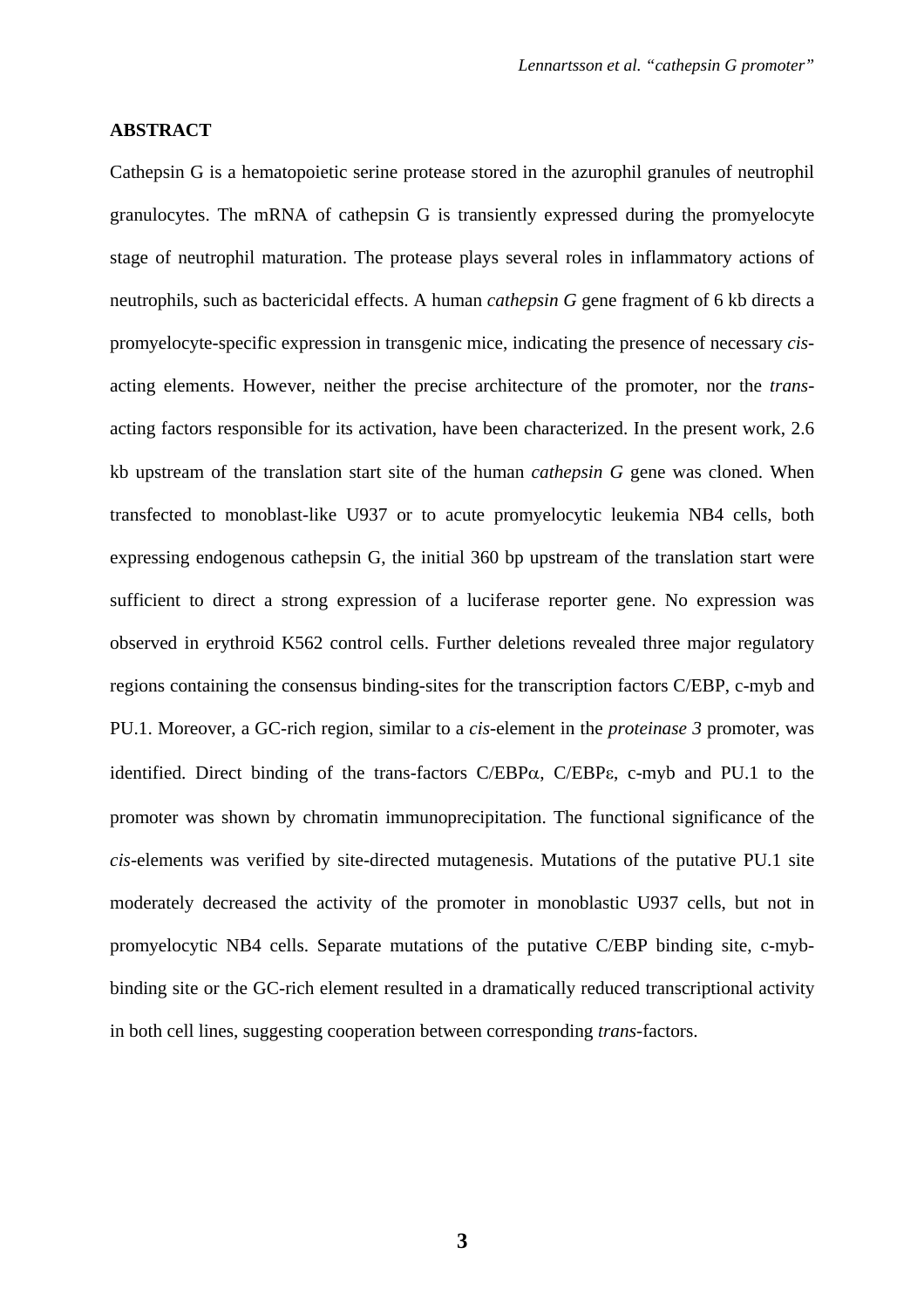#### **1. INTRODUCTION**

The hematopoietic serine proteases constitute a superfamily of enzymes stored in cytoplasmic granules of hematopoietic cells, showing capacity for regulated secretion. Cathepsin G is one of four serine protease family members stored in the azurophil granules of neutrophil granulocytes; the neutrophil serine protease family also includes leukocyte elastase, proteinase 3 and the enzymatically inactive protease homologue azurocidin (Gullberg et al., 1997).

Cathepsin G has been proposed to play several roles in inflammation and host defence. Purified cathepsin G is cytotoxic against, or inhibits the growth of a number of microbes (Shafer and Onunka, 1989) (Shafer et. al., 1991) (Guyonnet et. al., 1991). Elimination of cathepsin G in transgenic mice results in no obvious defects in microbial clearance, but combined deletion of the *cathepsin G* and leukocyte *elastase* genes leads to increased susceptibility to bacterial challenges (Tkalcevic et al., 2000). Besides localization in azurophil granules, cathepsin G is present on the cell surface of neutrophils after degranulation, possibly enhancing chemotactic signaling (Maison et. al., 1991) (Tkalcevic et. al., 2000) (Lomas et al., 1995). Cleavage of several blood clotting factors (e.g. coagulation factor V) and the thrombin receptor, leading to functional activation, are examples of potential extracellular roles of cathepsin G (Allen and Tracy, 1995; Turkington et al., 1986). Uncontrolled proteolytic action of cathepsin G may contribute to tissue destruction seen in various chronic inflammatory disorders, such as allergic rhinitis (Westin et. al., 1999). It has also been proposed that cathepsin G plays a role in tissue remodeling at sites of wounding or tissue injury, by cleavage and inactivation of chemoattractants for neutrophils, such as TNF- $\alpha$  (Scuderi et al., 1991), IL-1 (Hazuda et al., 1990) and IL-8 (Padrines et al., 1994). Consistently, cathepsin G deficient mice have an increased amount of neutrophils at inflammatory sites, which may be due to a high concentration of chemoattractants in the wound fluid (Abbott et al., 1998).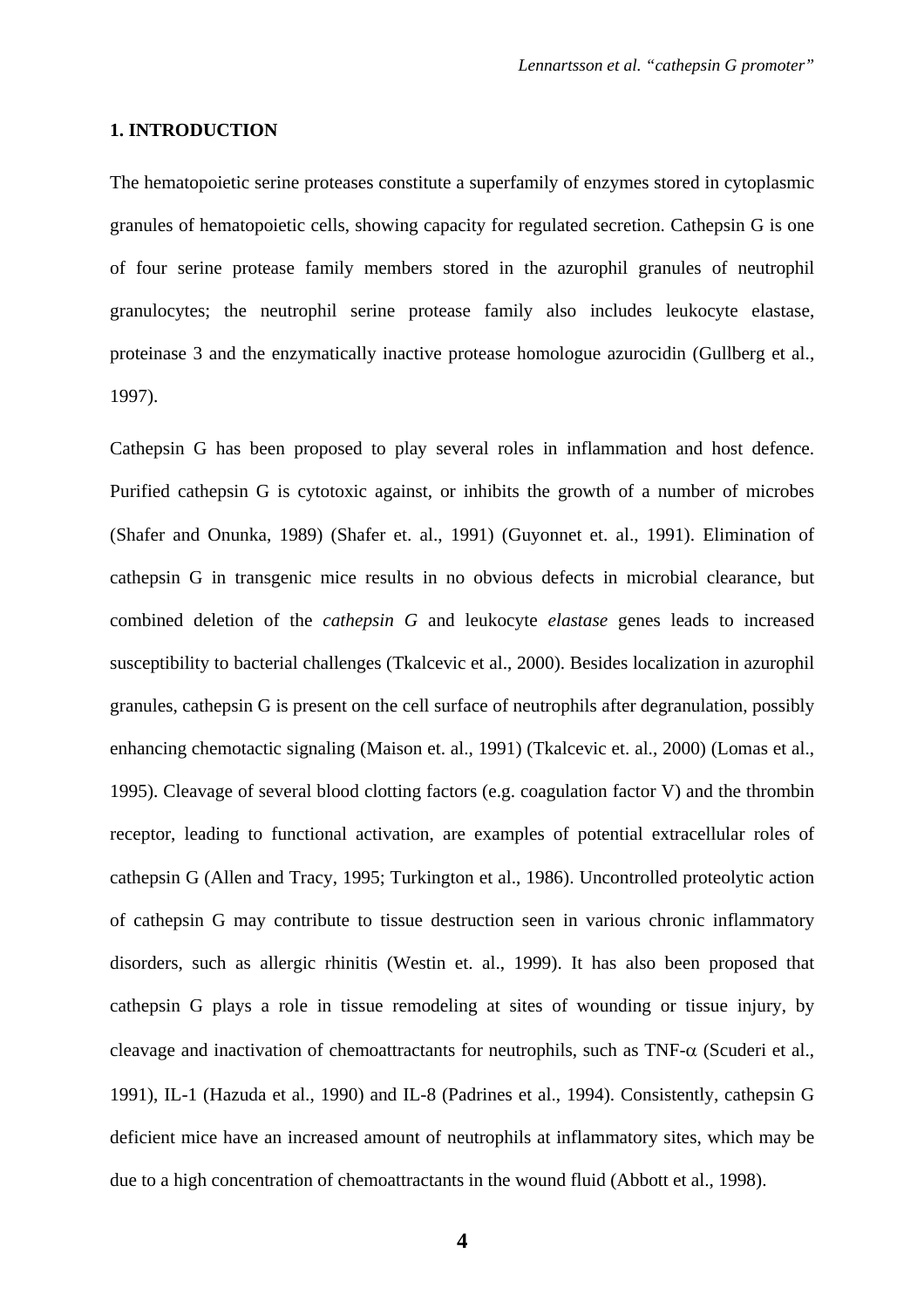Neutrophil serine proteases are mainly synthesized during the promyelocytic stage of myeloid differentiation, and after processing into mature enzymes the proteases are stored in azurophil granules as proteolytically active enzymes (Gullberg et. al. 1999) (Cowland and Borregaard, 1999). No sorting motifs for sorting to granules have yet been identified (Gullberg, et. al. 1999). Rather, it has been proposed that differentiation-related transcriptional control of the expression of the *cathepsin G* gene and other granule components, results in sorting into distinct granule subtypes (Arnljots et al., 1998). Identification of important transactivating factors for the promyelocyte specific expression of *elastase* and *proteinase 3* have been reported (Lutz et al., 2001; Nuchprayoon et al., 1997; Oelgeschlager et al., 1996; Sturrock et al., 1996; Sturrock et al., 2004). These factors include the trancriptional activators PU.1, cmyb, C/EBP and a 40 kDa protein binding to a GC-rich *cis-*element. In contrast to the *elastase* and *proteinase 3* genes, located on chromosome 19, the *cathepsin G* gene is located on chromosome 14 in a cluster with the genes encoding the cytotoxic T-cell protease *granzyme B* and *granzyme H* (Hanson et al., 1990; Yousef et al 2003). Moreover, *cathepsin G* seems be expressed somewhat later than *elastase* and *proteinase 3* (Garwicz et. al, 2005). The tissue- and maturation-specific expression of *cathepsin G* has been linked to a region stretching from 2.5 kb upstream to 0.8 kbp downstream of the first and last exon, respectively, as judged by its capacity to dictate expression in promyelocytes of transgenic mice (Grisolano et al., 1994). Detailed molecular analysis of the promoter of *cathepsin G* including transactivating factors is, however, not available. Given the distinct chromosomal localization of *cathepsin G*, as compared to the *proteinase 3* and leukocyte *elastase* genes, we asked whether the proximal promoter shows a similar functional and structural organization. Our results show that within 360 bp upstream of the translation start a proximal promoter is contained, including binding sites for PU.1, c-myb, C/EBP, and a GC-rich element, similar to the promoters of proteinase 3 and leukocyte elastase. Moreover, the C/EBP binding site, c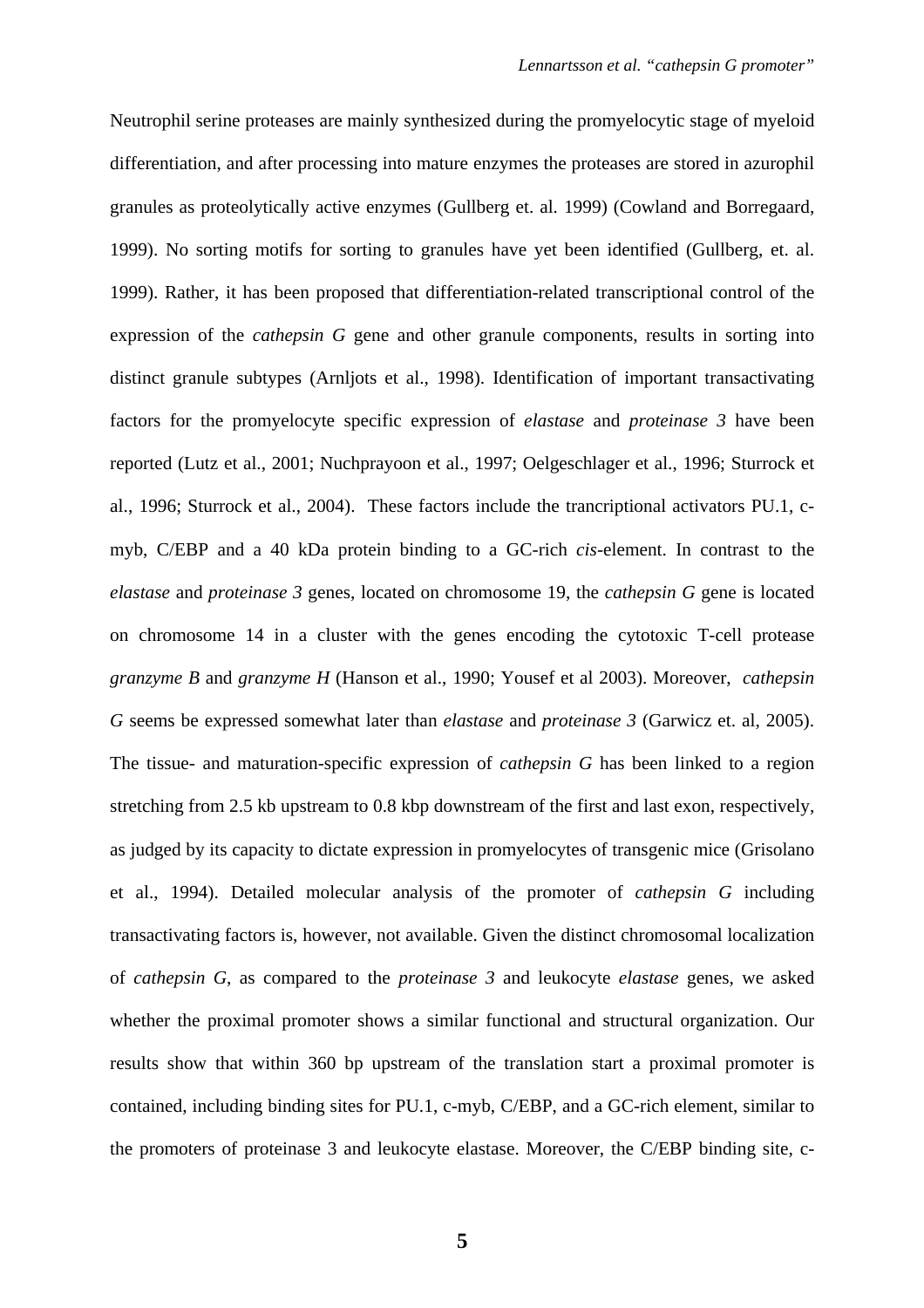myb binding sites and the GC-rich element show pronounced functional synergy, conferring strong expression from the promoter in myeloid cells.

#### **2. MATERIALS AND METHODS**

#### **2.1 Cell culture**

Monoblastic U937, promyelocytic NB4 and erythroid K562 were maintained in RPMI-1640 medium (GIBCO) supplemented with 10 % fetal calf serum (FCS, GIBCO). Exponentially growing cells were used for all experiments.

#### **2.2 Genomic cloning**

Cloning of human genomic DNA upstream of the transcription start of the *cathepsin G* gene was performed by PCR, utilizing the human Genomewalker<sup>TM</sup>-kit (Clontech), according to the manufacturer's recommendations. From published cDNA sequence (Hohn et al., 1989) oligonucleotide downstream primers specific for cathepsin G were synthesized for use in nested PCR: adapt primer 5'-AGGAGAAAGGCCAGCAGAAGC-3' and nested primer 5'-TCAACTGCTAGCCTTTCCTGAAAGGCTGCCCAGTC-3' (NheI restriction site underlined). Both primers bind to the published cDNA sequence of cathepsin G. All PCR's were performed in a DNA thermal cycler 480 (Perkin Elmer). The resulting PCR products 1.2 kbp and 2.6 kbp, respectively were cloned into luciferase reporter vector pGL3/basic (Promega) using MluI and NheI restriction sites, thus creating the corresponding vectors pGL3/1.2 and pGL3/2.6. Sequencing (Cybergene AB, Huddinge, Sweden) was performed to control the identity, compared with the previously published 5' flanking region of the cathepsin G gene [GeneBank, M59717.1]. As previously reported, a potential TATA-box and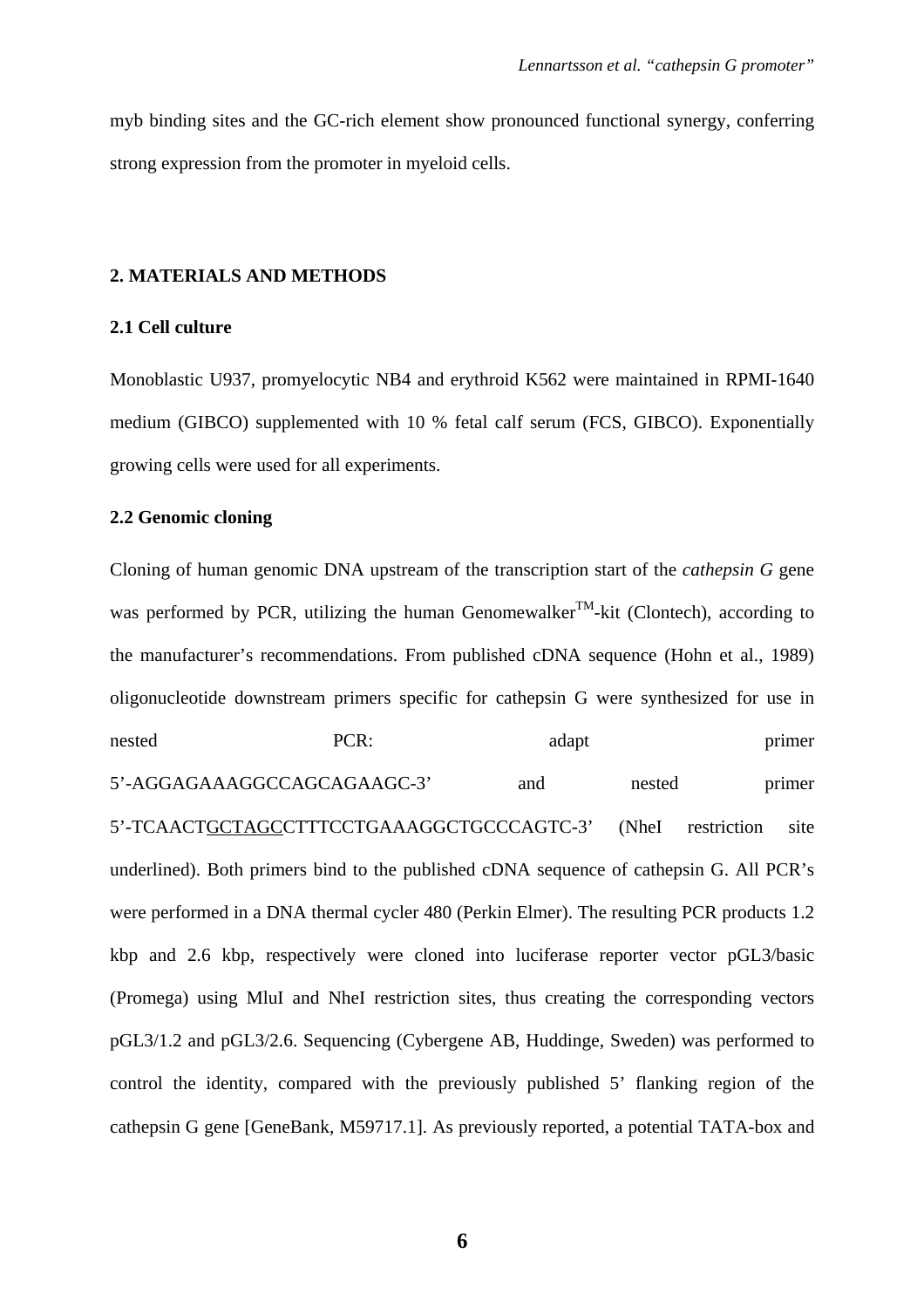CAAT-box at position –57 and –97, respectively, are present in the putative promoter region (numeration from the translation start site) (Hohn et al., 1989).

#### **2.3 Deletion and mutation constructs**

To create sequential deletions of the promoter region, the nested primer described above was used as downstream primer, together with upstream primers complementary to sequences in the promoter at 807 bp, 564 bp, 360 bp, 300 bp, 250 bp, 200 bp and 150 bp, respectively. The upstream primers included a restriction site for Mlu I. For site directed mutagenesis of potential transcription factor binding sites, oligonucleotide primers including the desired mutations were synthesized and used in a two-step spliced overhang extension (SOE) PCR as described (Gullberg et al., 1992). In the potential binding site for C/EBP, 5'-ATTCT-3' was changed to 5'-CGGTG-3'; in the PU.1 site, 5'-AGGAG-3' was changed to 5'-TCTTC-3'; in the putative binding site for c-myb, 5'-AGTTT-3' was changed to 5'-CACCG-3'; and in the GC-rich region, 5'-CCCAC-3' was mutated to 5'-AAACA-3'. All PCR's were performed with Pfu-polymerase. After subcloning into pGL3/basic, individual clones were sequenced to verify the creation of the desired mutations. In some constructs 6 or 10 bases were inserted between indicated transcription factor binding sites.

#### **2.4 Transient transfection**

15 µg of either pGL3/basic vector (negative control), pGL3/control vector (positive control) or pGL3/cathepsin G promoter construct, was mixed with 0.5µg pRL/SV40 vector (Promega) and added to U937 or K562 cells in 0.5 ml medium  $(18x10^6 \text{ cells/ml})$ . Expression from pRL/SV40 was used as internal control for transfection efficiency. Transfection was performed using electroporation in a Genepulser II (Biorad) in a 0.4 cm cuvette, with the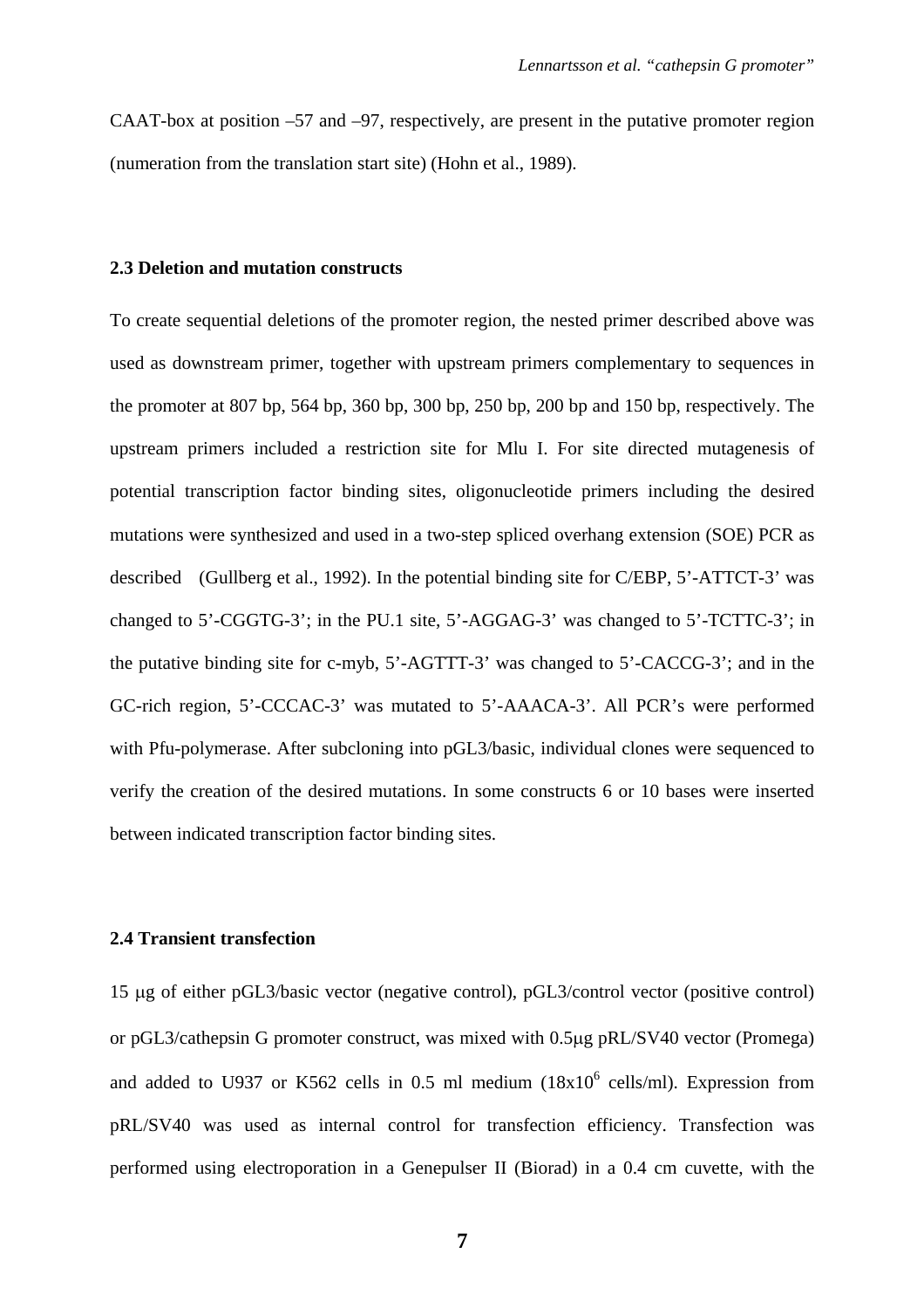electrical settings 280V/960µF at room temperature. Following electroporation, cells were seeded at  $0.9x10^6$  cells/ml medium and incubated for 16 hours at  $37^{\circ}$ C and after that subjected to dual luciferase assay. With NB4 cells, 30 µg of the plasmid was used for transfection of  $9x10^6$  cells/ml at 340 V/960 $\mu$ F, and luciferase activity was determined after 10 hours.

#### **2.5 Dual luciferase assay**

Cell lysis and dual luciferase assay were performed using the Dual Luciferase® reporter assay kit (Promega) according to the manufacturer's recommendations. Briefly, the cells were lysed by treatment with 0.5 ml "passive lysis buffer" (Promega) during continuous shaking for 20 min and repeated vortexing. The light emission of firefly and renilla luciferase of 40 µl cell lysate supernatant was quantified in a TD-20/20 luminometer (Turner Biosystems, California, USA). The statistical significance of the difference between mutated/deleted samples and pGL3/360 was estimated with non-parametric Mann-Whitney U test, since the sample number (n=6) was too low to guarantee normal distribution. The statistic analyses were performed with StatView 5.01.

#### **2.6 Western blotting**

Western blot analysis of PU.1 was performed as previously described (Chylicki et al., 2000). Briefly,  $5x10^6$  U937 or NB4 cells were harvested, washed and lysed. After electrophoresis, proteins were electrophoretically transferred to a Hybond-P membrane (Amersham Pharmacia Biotech). A rabbit antiserum against PU.1 (sc-352, Santa Cruz) was used as primary antibody (diluted 1:1000) and peroxidase conjugated swine anti-rabbitserum as secondary antibody (P217, DAKO). As equal loading control was antibody against actin (sc-8432, Santa Cruz, diluted 1:5000) was used and peroxidase conjugated goat anti-mouseserum (170-6516,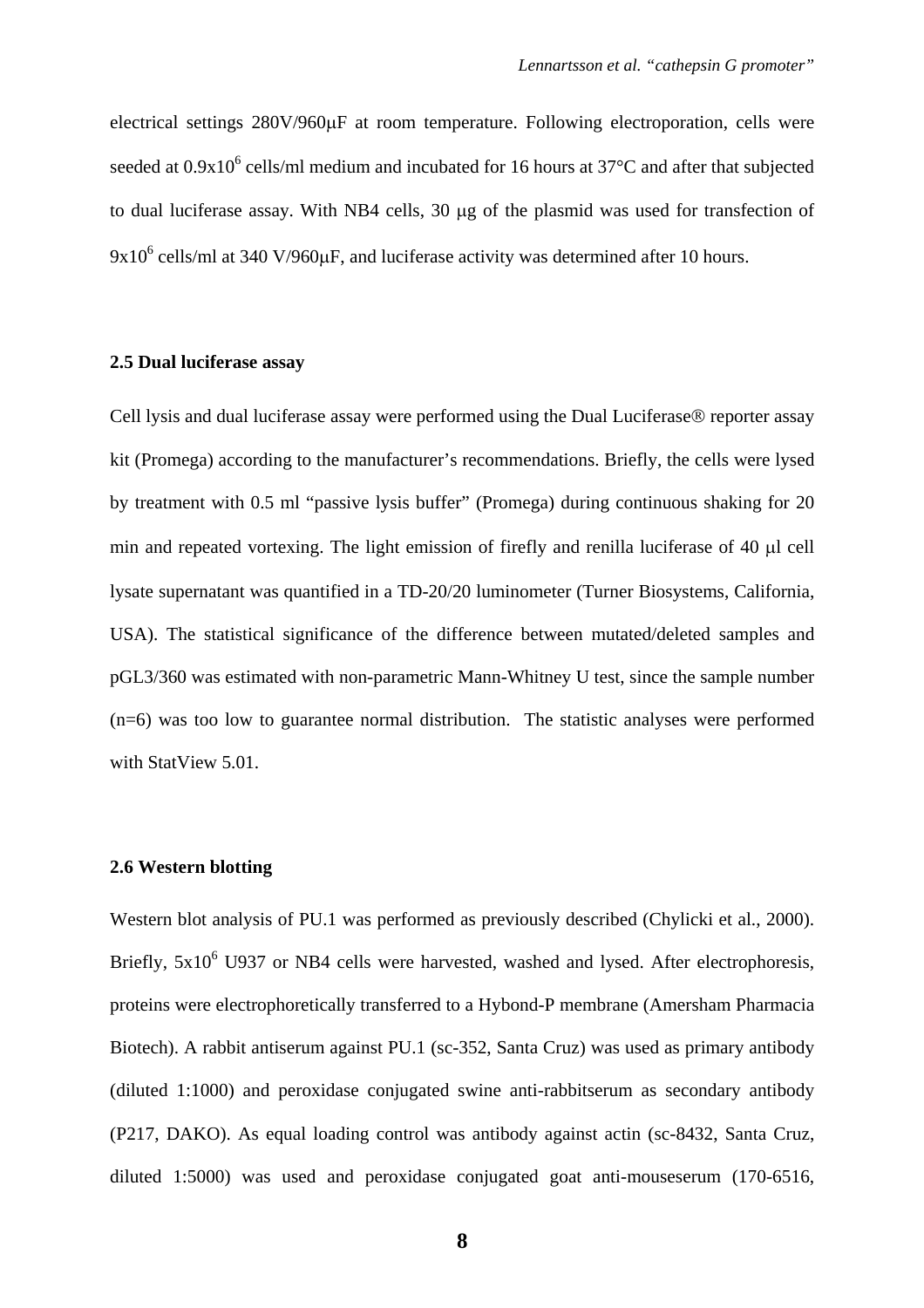Biorad) as secondary antibody. For detection, ECL Plus™ Western blotting detection system (Amersham Pharmacia Biotech) was used.

#### **2.7 Chromatin immunoprecipitation (ChIP)**

Chromatin immunoprecipitation (ChIP) was performed using the ChIP assay kit (Upstate Biotechnology), according to the manufacturer's instruction. Briefly,  $1 \times 10^6$  cells were crosslinked with 1% formaldehyde for 20 min, harvested and sonicated  $4 \times 40$  seconds at 100% power using a UP 50H sonicator (Dr. Hielscher GmbH, Germany). ProteinA-sepharose and 6  $\mu$ g of antibody were added and incubated overnight at 4 $\rm ^{o}C$ ; antibodies (Santa Cruz), were against C/EBP $\alpha$  (sc-61x), C/EBP $\varepsilon$  (sc-158x), c-myb (sc-517x), PU.1 (sc-352x), Sp1 (sc-59x) and cyclin D1 (sc-753). As a negative control was ProteinA-sepharose added, without antibody. After washing and elution procedures according to the manufacturer's instruction, the immunocomplexes were resuspended in 40 µl distilled water. In the PCR (33 cycles) 4-10 µl of immunoprecipitated DNA was used as template and primers were as follows: C/EBPsite, forward primer 5'-GGAGTAGAAAACAGGAAGTGGGC-3' and reverse 5'- AGATGTGGGTGAGACCAGTGTAATC-3'; PU.1/c-myb/GC-rich-site, forward primer 5'- TTGATGGGTTGAGGGTTCTGG-3' and reverse 5'-CAGTCAGTTGCTGCTGTGCTTC-3'. To verify the ChIP specificity, a control PCR was performed with primers annealing 1–1.5 kbp downstream the translation start, forward primer 5'-CCTGGTGCGAGAAGACTTTGTG-3' and reverse 5'-TCCTTTCCTCCTCATTTACACTGG-3'**.** 

**9**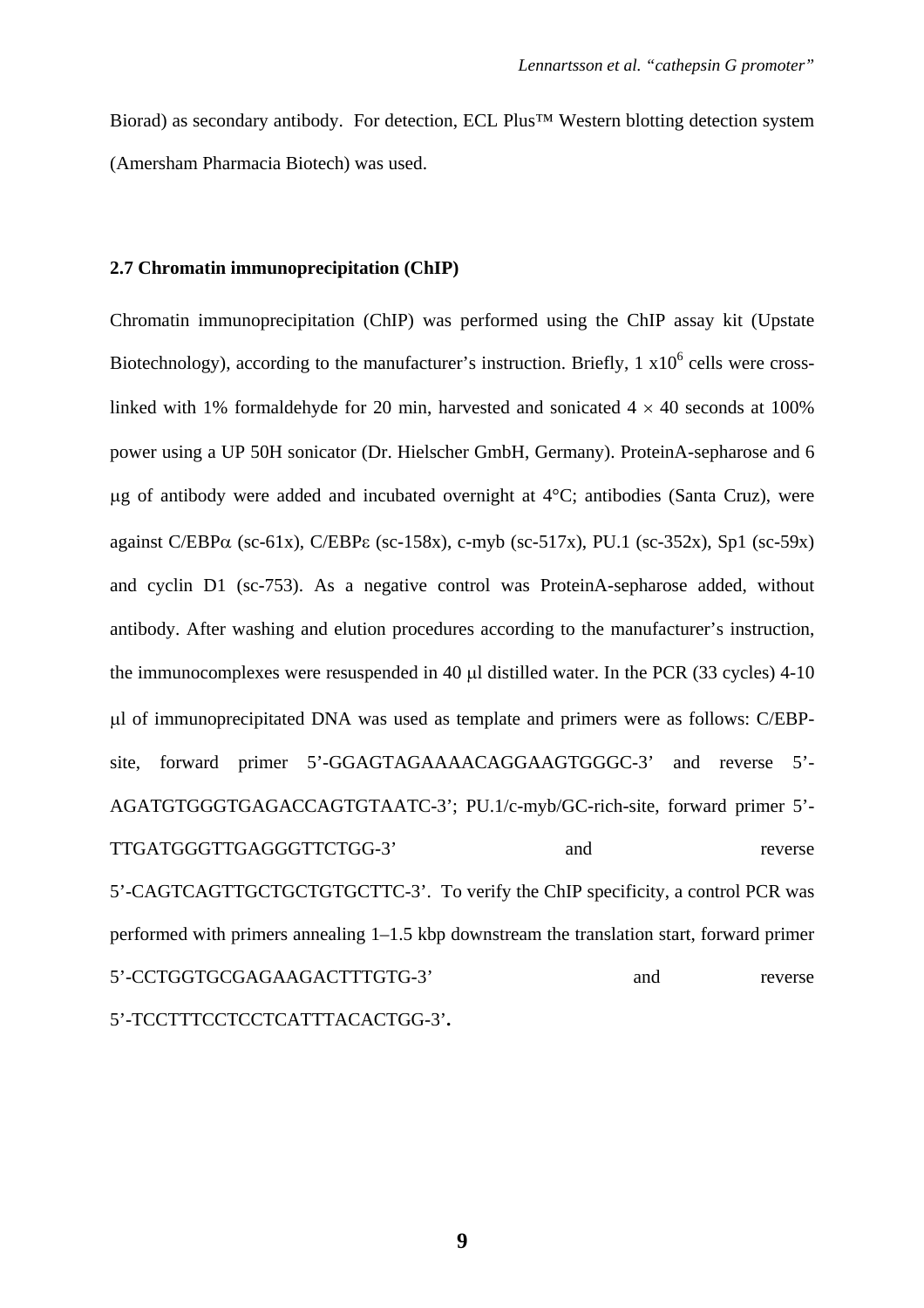#### **3. RESULTS**

#### **3.1 Transcriptional activity studies**

The transcription start of the *cathepsin G* gene has been determined previously to position –28 (numeration from the translation start site) (Salvesen et al., 1987). To localize *cis*-acting regions in the promoter responsible for driving expression of *cathepsin G*, we performed transient transfections of pGL3/1.2 and pGL3/2.6 into monoblastic U937 cells or promyelocytic NB4 cells, followed by analysis of luciferase expression as described in "Materials and Methods". Both cell lines show robust expression of endogenous *cathepsin G,* although U937 cells express several fold more cathepsin G mRNA, as determined by RT-real time PCR (data not shown). Transfection of both plasmids resulted in a strong and comparable expression of luciferase Promoter activity of pGL3/1.2 in U937 cells was 37 % of that obtained with the positive control-plasmid containing the viral SV-40 promoter (pGL3/control vector) (Figure 1a), while the activity in NB4 cells was only 14 % (Figure 1b), consistent with the lower expression of endogenous *cathepsin G* mRNA in these cells (data not shown). The results indicate that critical positive elements for *cathepsin G* expression are present in the initial 1.2 kbp region, present in both pGL3/1.2 and pGL3/2.6. As control for tissue specificity of the promoter, pGL3/1.2 was transfected to the erythroid human cell line K562 lacking expression of *cathepsin G* (data not shown). The luciferase activity of pGL3/1.2 in K562 was as low as the background activity obtained with negative control vector pGL3/basic (Figure 1c).

Since pGL3/1.2 showed as strong transcriptional activity as pGL3/2.6, subsequent characterization was limited to the 1.2 kbp region, from which sequentially increasing deletions were made as described in "Materials and Methods". The various PCR-products were cloned into pGL3/basic, creating pGL3/800, pGL3/560, pGL3/360, pGL3/300, pGL3/250, pGL3/200 and pGL3/150, respectively. Progressive deletion of the upstream –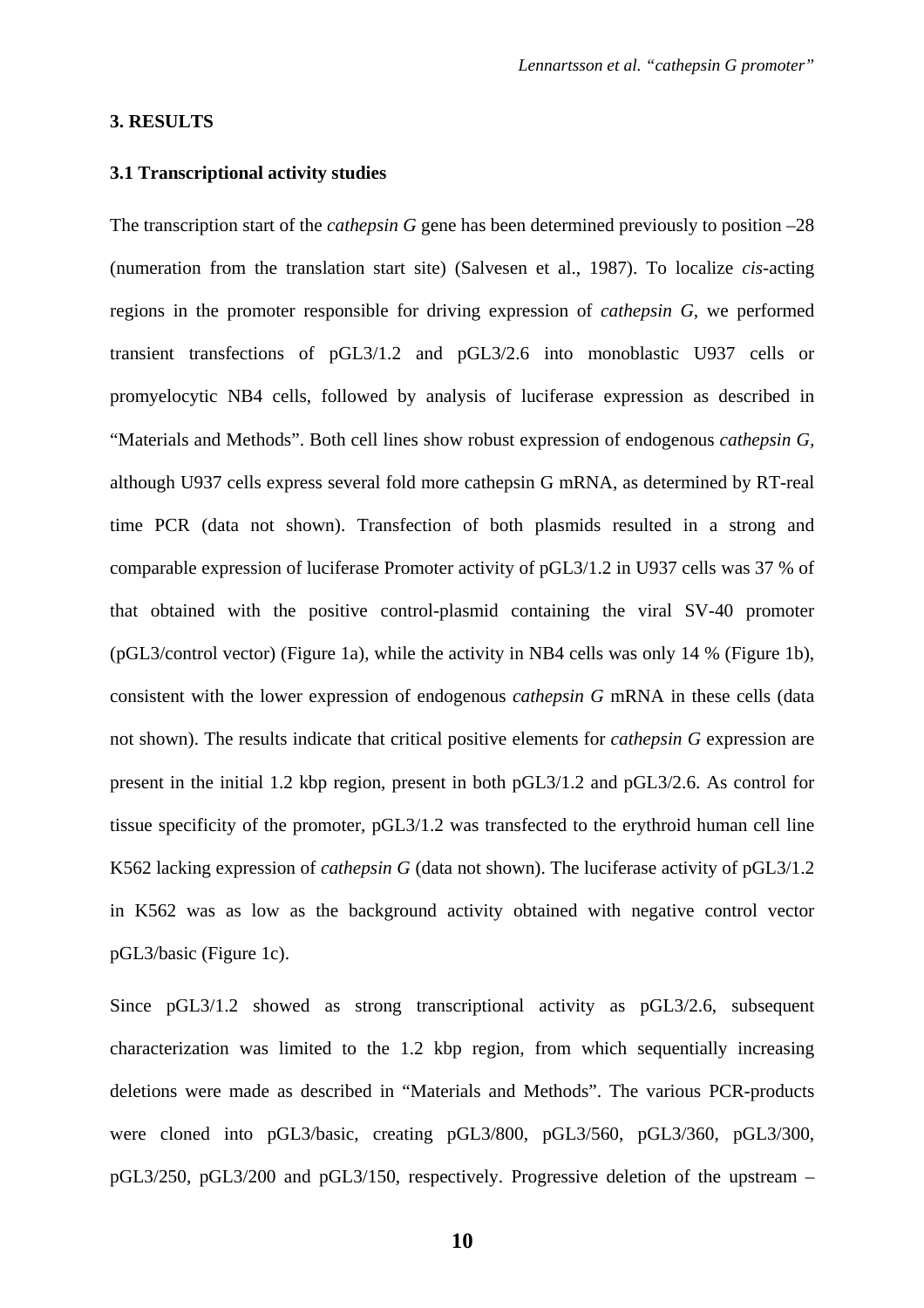1,200 to –560 bp sequence resulted in very small changes of transcriptional activity after transfection to U937 cells, while further deletion to –360 bp yielded a twice as strong expression of the luciferase gene as  $-1,200$  bp promoter (Figure 1a). In fact, maximal transcriptional activity was seen with pGL3/360 since further deletions strongly suppressed transcriptional activity. Indeed, the promoter activity of pGL3/150 is four-fold lower than the pGL3/360 activity (Figure 1a). In NB4 cells a similar increase in activity was observed upon deletion from  $-1,200$  bp to  $-360$  bp (Figure 1b). However, further deletion to  $-200$  bp did not significantly decrease the promoter activity in NB4 cells. Indeed, deletion to -150 bp was needed to obtain reduced promoter activity (Figure 1b). No part of the promoter showed transcriptional activity in K562 cells (Figure 1c). We conclude that the proximal 360 bp upstream of the translation start contain a proximal promoter directing myeloid-specific expression.

#### **3.2 Analysis of the proximal promoter by site directed mutagenesis**

By matching the 360 bp promoter sequence to the transcription factor database TRANSFAC (http://motif.genome.jp/) potential *cis*-elements were identified (Figure 2). Given their involvement in the regulation of other genes expressed at the promyelocyte stage, we chose to study in detail the importance of potential sites for C/EBP, c-myb and PU.1. Thus, the binding sites for C/EBP, c-myb or PU.1 at –335 bp, –175 bp and -46 bp respectively, were mutated in pGL3/360 as described in "Materials and Methods". The modified constructs were transfected to U937 and NB4 cells, followed by measurements of the luciferase activity. Moreover, the GC-rich element at –86 bp was mutated, since a similar sequence is important for expression of *proteinase 3* and leukocyte *elastase* genes (Sturrock et al., 1996) (Sturrock et al., 2004). Mutation of the C/EBP or c-myb binding sites resulted in a strong inhibition of the transcriptional activity in U937 cells, five- and eleven-fold respectively. Moreover, a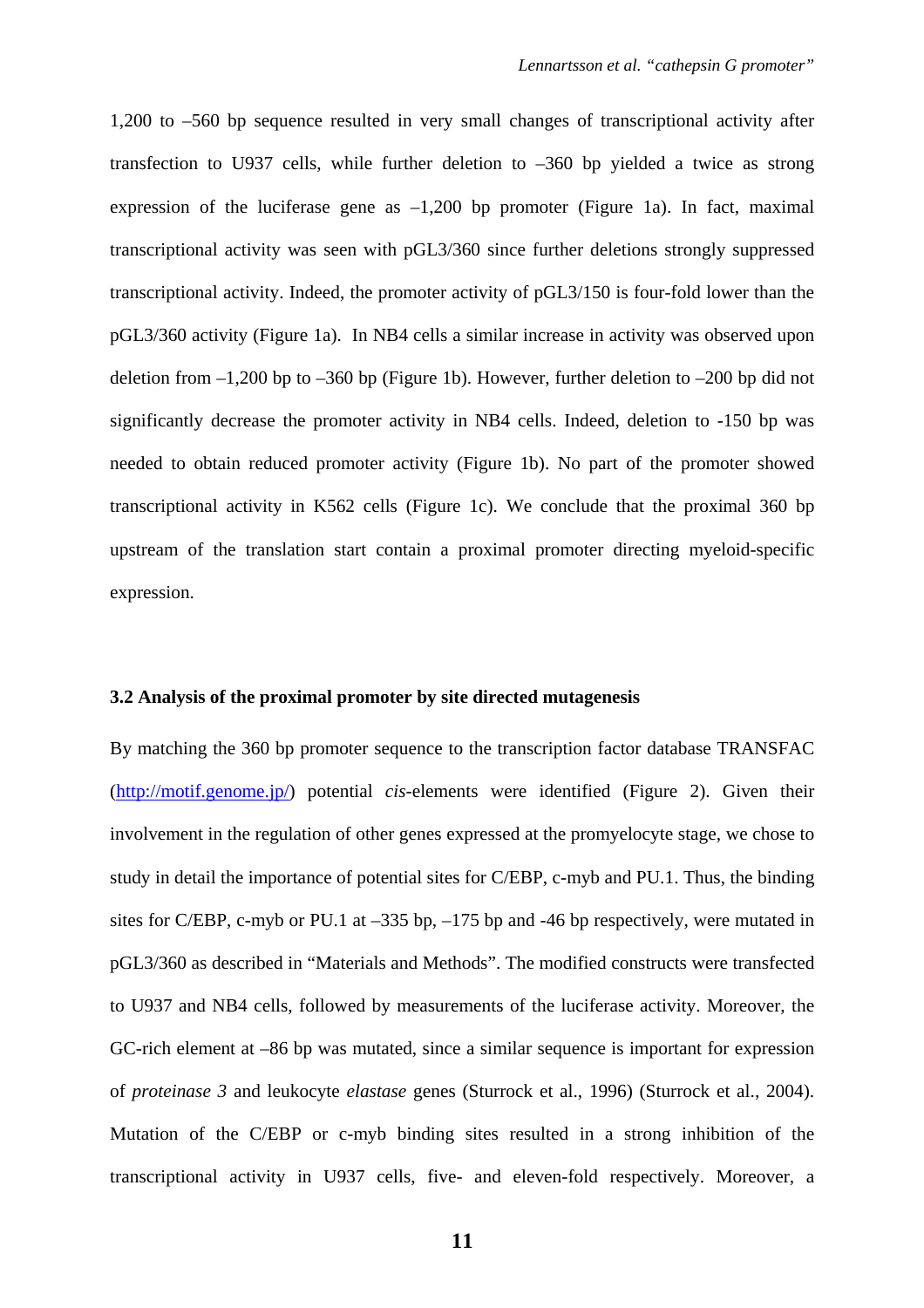fourteen-fold reduction was caused by mutation of the GC-rich element (Figure 3a). Mutation of the PU.1 site affected expression more moderately, resulting in approximately 50% reduction (Figure 3a). In NB4 cells, similar effects were observed although the relative reduction after mutation of the C/EBP, c-myb site or the GC-rich element was only two-fold, compared to the dramatic decrease in U-937 cells. Furthermore, mutation of the PU.1 site did not affect the transcriptional activity in NB4 cells (Figure 3b). We conclude that the C/EBP and c-myb sites, as well as the GC-rich element, are critical for the transcriptional activity of *cathepsin G* proximal promoter. Moreover, the potential PU.1 site contributes to promoter activity in monocytic U937 cells, but not in myeloid NB4 cells, suggesting higher PU.1 activity in U937 cells. Western blotting of PU.1 indeed showed a higher level of PU.1 in U937 cells (Figure 4), consistent with a role of PU.1 as an important transcription factor for high expression of *cathepsin G*.

#### **3.3 Binding of C/EBP, c-myb and PU.1 to** *cathepsin G* **promoter** *in vivo*

Our results indicate direct binding of C/EBP, c-myb and PU.1 to the promoter of *cathepsin G*. In addition, Sp1 is a candidate for binding to the GC-rich site (Imataka et al., 1992). To demonstrate direct binding *in vivo*, we performed chromatin immuno-precipitation (ChIP) as described in "Materials and Methods". After crosslinking of proteins to DNA in U937 cells, the DNA was sonicated. Immunoprecipitations with antibodies to C/EBPα, C/EBPε, Sp1, PU.1 or c-myb were performed, followed by PCR-amplification of the promoter-region with specific primers. As negative controls, immunoprecipitation with anti-cyclin D1 or addition of only Protein-A sepharose were performed. As shown in Figure 5a and 5b, immunoprecipitation with antibodies to C/EBPα, C/EBPε, PU.1 or c-myb resulted in amplification of the promoter region, while immunoprecipitation with anti-Sp1 and anticyclin D1 did not. These results demonstrate direct binding of C/EBPα, C/EBPε, c-myb and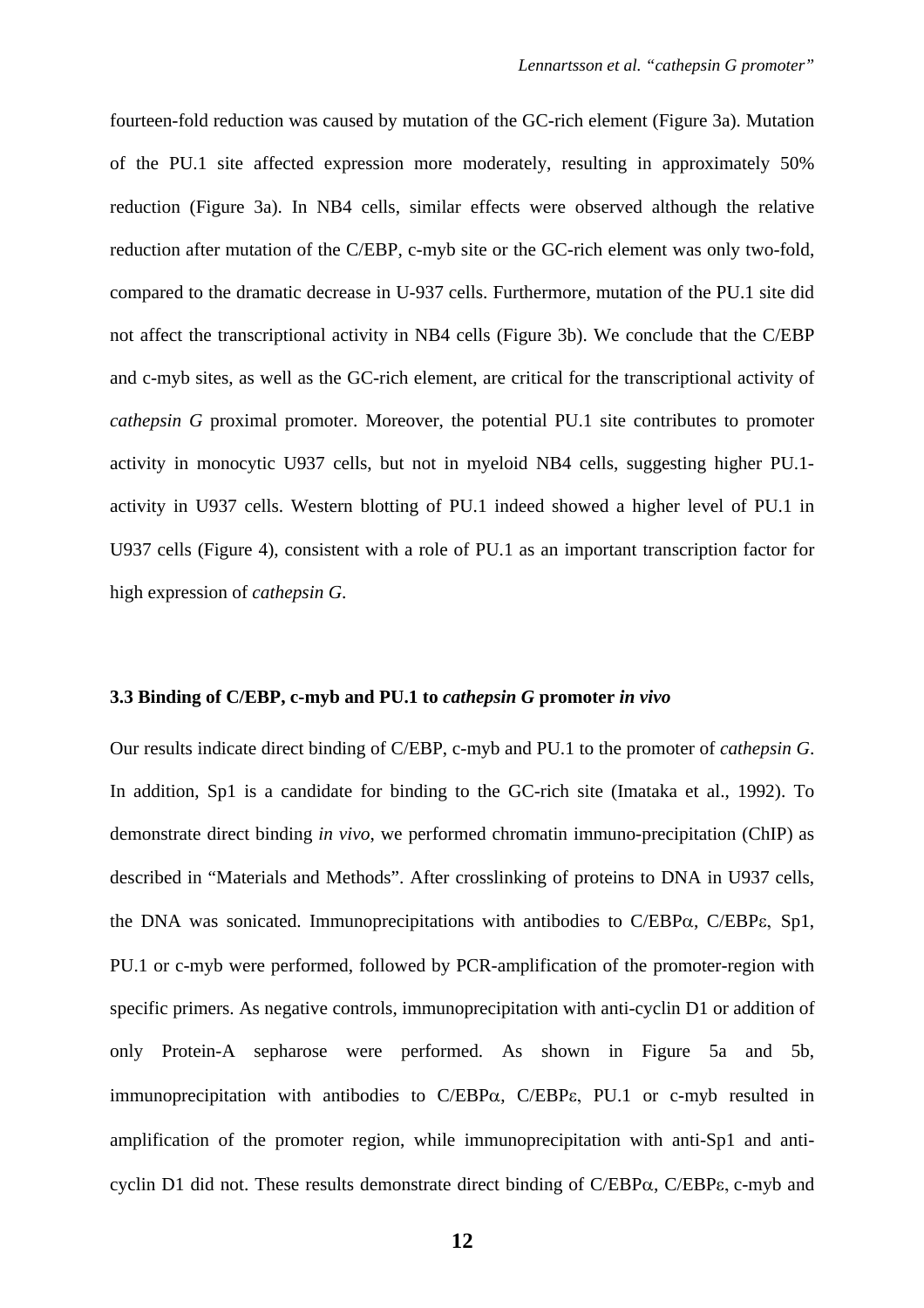PU.1 to the promoter in U937 cells. Moreover, PCR amplification of immunoprecipitated DNA with a primer pair annealing 1-1.5 kbp downstream the C/EBP, c-myb and PU.1 *cis*elements did only result in equal amplification at the background level (Figure 5c), indicating DNA shearing sufficient for specific immunoprecipitation.

#### **3.4 Characterization of co-operative activation of the** *cathepsin G* **promoter**

The dramatic effect on transcriptional activity by mutation of the c-myb-site, C/EBP-site or the GC-rich element (Figure 3a), suggested that these *cis*-elements with corresponding transcription factors functionally interact with each other. Therefore, minor changes in the architecture of the promoter should disrupt or reduce transcriptional activity. To investigate this issue, we introduced small insertions between the C/EBP and the c-myb site, or between the c-myb site and the GC-rich element. Six bp or ten bp insertions were introduced to create half- or full helical turns of the DNA-helix, respectively (Idres et al., 2001). The reporter constructs were transfected to U937 cells, since the previously described mutations of the binding sites had the most pronounced effect in this cell line (Figure 3). A 6 bp insertion between the C/EBP and c-myb sites slightly inhibited the promoter activity, while a 10 bp insertion fully restored the activity (Figure 6). Although observed differences in activity did not reach statistical significance, the results are consistent with the notion that an interaction between transcription factors binding to the C/EBP and c-myb sites are important for promoter activity and that correct three-dimensional positioning of the turn of the DNA-helix is necessary for full functional interaction. A 6 bp insertion between the c-myb and GC-rich element did not significantly reduce transcriptional activity, while a 10 bp insertion clearly reduced promoter activity almost two-fold (Figure 6), further suggesting that an interaction between transcriptions factors is dependent on correct distance to each other.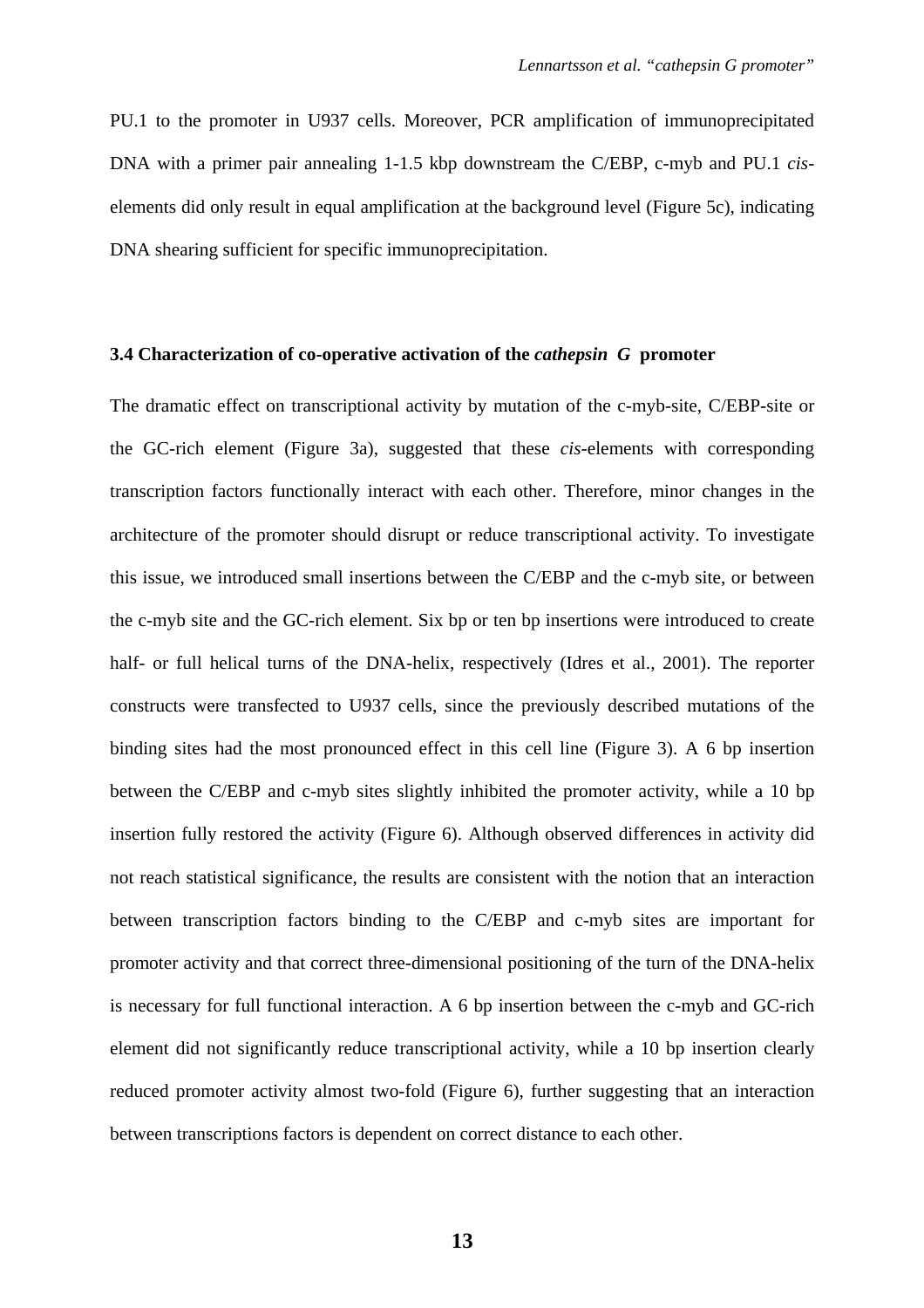#### **4. DISCUSSION**

The core promoter of a gene is positioned immediately adjacent to and upstream of the transcription start. The transcription start of the *cathepsin G* gene is located 28 bp upstream of the translation start (Salvesen et al 1987). The core promoter binds RNA polymerase II and its accessory factors and directs the transcription to the start site. Several myeloid genes, including those encoding CD18 and CD11b receptor, do not contain a TATA-box (Rosmarin et al., 1992) (Pahl et al., 1991). The azurophil granule proteins bactericidal/permeability increasing protein (BPI) (Lennartsson et al., 2003), proteinase 3 (Sturrock et al., 1996) and cathepsin G (Hohn et al., 1989), differ in that respect, since they do contain a TATA-box. However, the functionality of the TATA-boxes in these genes remains to be demonstrated. The regulatory promoter of a gene conferring tissue specific expression is typically within the first 500 bp upstream of the transcription start. In the present investigation, functional regulatory elements of the promoter of *cathepsin G* have been defined.

By screening the 5' flanking region of the *cathepsin G* gene (2.6 kbp upstream of the transcription start) for regulatory *cis*-elements, we found that the initial 360 bp were sufficient for maximal tissue specific expression. This conclusion is based on the findings of maximal promoter activity in U937 and NB4 cells, both with strong expression of endogenous *cathepsin G*, while the promoter was completely inactive in K562 cells, showing no expression of *cathepsin G*. Further deletion studies revealed important *cis*-elements in the regions 360-300 bp and 200-150 bp. In the identified region potential C/EBP and a c-myb binding sites are located at positions –335 bp and –175 bp, respectively. Our finding that mutations of these sites strongly decreased the transcriptional activity of the promoter confirms their importance. Five basepairs in each *cis*-element were mutated to give a strong modulation of the site without interfering with adjacent elements. C/EBP and c-myb regulate also other myeloid proteins, including the serine proteases proteinase 3 and leukocyte elastase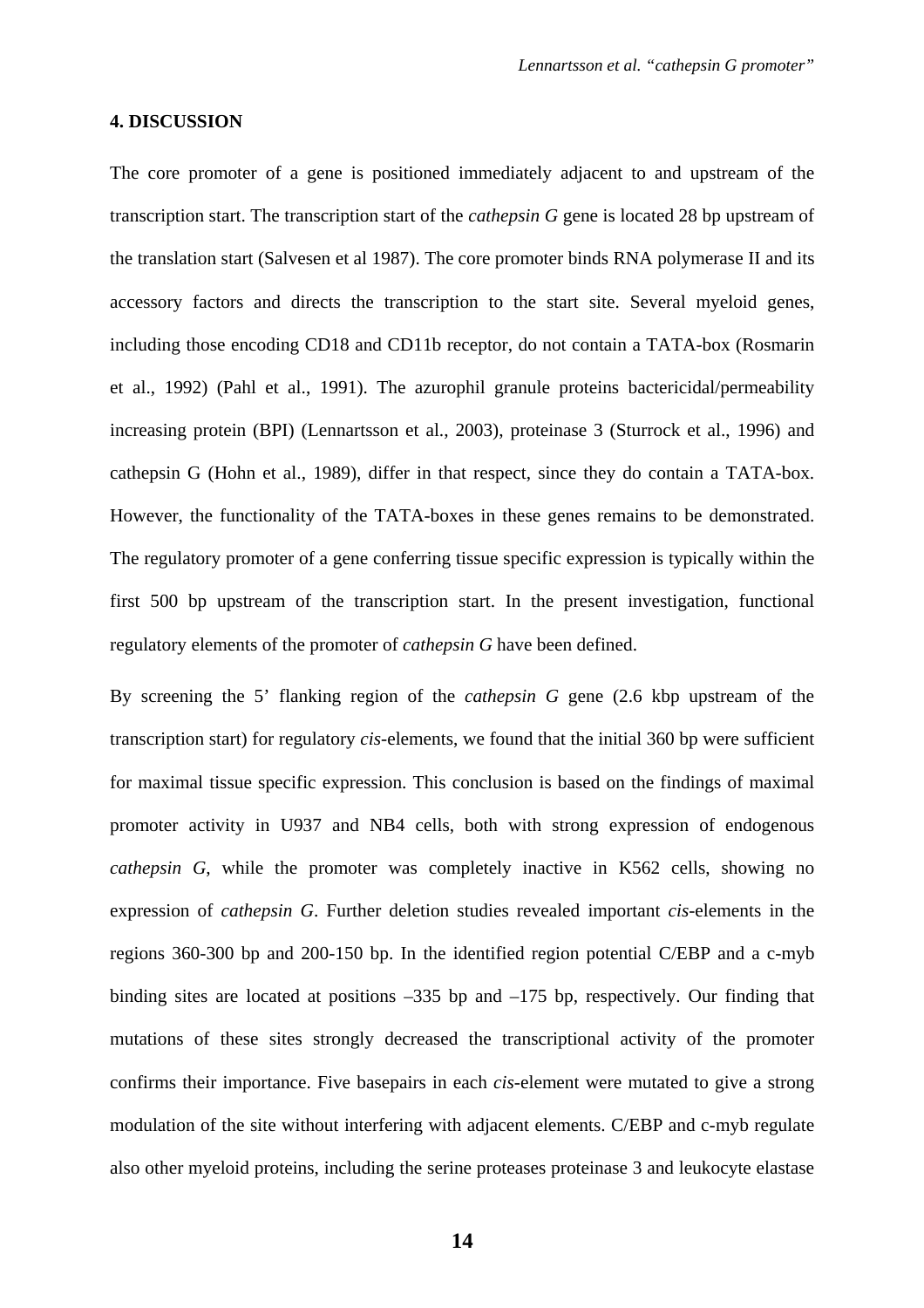(Nuchprayoon et al., 1997; Tsutsumi-Ishii et al., 2000) (Oelgeschlager et al., 1996; Sturrock et al., 1996), which makes them likely to be involved also in the regulation of cathepsin G. Indeed, direct binding of C/EBPα, C/EBPε and c-myb, as shown by ChIP-analysis, confirms their role as transactivators of *cathepsin G* gene expression. In addition to the identified elements, distant *cis-*elements important for full physiological promoter activation may be located further up- or downstream of the identified promoter. Gene expression of both *proteinase 3* and leukocyte *elastase* have been shown to be regulated by a distant enhancer element, binding Sp1 (Nuchprayoon et. al. 1999). Similar distant activating *cis-*elements can not be excluded for *cathepsin G*.

The transcription factor binding to the GC-rich element was not precipitated with antibody against Sp1 and the identity of this trans-acting factor is therefore not clarified. Both *proteinase 3* and leukocyte *elastase* promoters contain a similar GC-rich element, to which an unknown 40kDa protein is bound (Sturrock et al., 1996) (Sturrock et al., 2004). It is therefore likely that a common 40kDa protein binds to the GC-rich element in the *proteinase 3, elastase* and *cathepsin G* promoter. Moreover, all three serine protease gene promoters contain a functional PU.1 binding site just downstream to the GC-rich element, indicating a similar promoter organisation.

The dramatic reduction of promoter activity after mutation of either the c-myb, C/EBP or GCrich element suggests that these *cis*-elements and corresponding transcription factors cooperatively regulate promoter activity. This notion is supported by the decrease of transcriptional activity as a result of small insertions in the DNA sequence between the *cis*elements. In order not to disturb the binding of transcription factors, the insertions were made at a 19-124 bp distance from the *cis*-elements. Evidence for a direct protein interaction between transcription factors remains, however, to be demonstrated.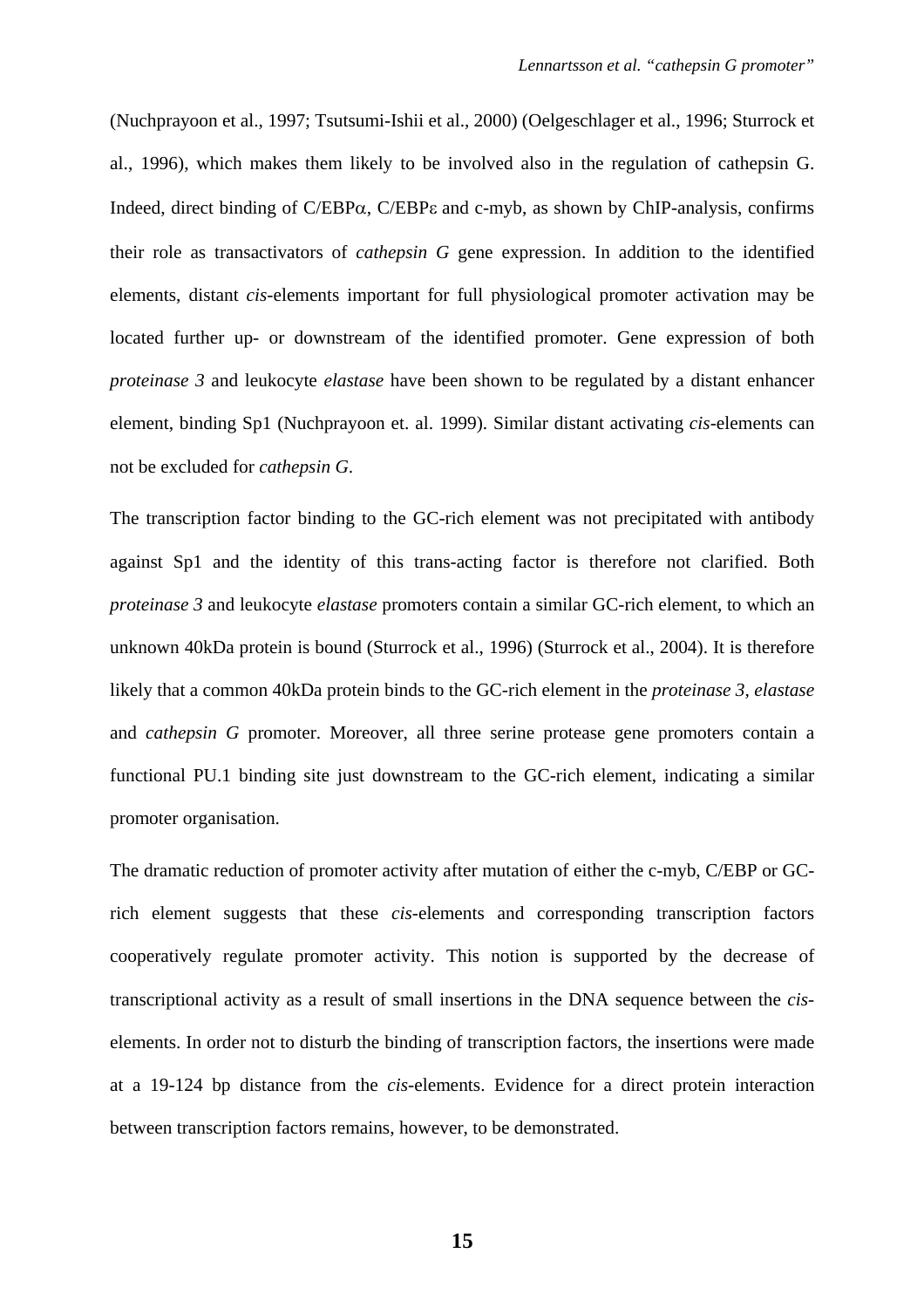PU.1 is a myeloid master regulator involved in the regulation of many myeloid specific genes, and PU.1 is together with  $C/EBP\alpha$  essential for differentiation into the granulocytic lineage (Sturrock et al., 2004) (Borregaard et al., 2001). Paradoxically, C/EBPα can antagonize PU.1 in the lineage choice into neutrophilic differentiation, whereas PU.1 activity is more important for monocytic differentiation (Reddy et. al., 2002). However, it has been shown that antagonistic relationships can become co-operative under certain circumstances, such as for PU.1 and GATA-2 (Walsh et. al., 2002). Our results indicate that C/EBP and PU.1 cooperate in transcriptional activation of cathepsin G, as judged by the twofold reduction of transcriptional activity in monoblastic U937 cells after mutation of the PU.1 site. In promyelocytic NB4 cells, on the other hand, no effect on transcriptional activity of the PU.1 binding site mutation was seen, indicating that PU.1 activity is higher in U937 cells. This notion is supported by the finding of higher levels of PU.1 protein in U937 cells, as compared to NB4 cells. However, the protein level and transcriptional activity do not necessarily correlate, since PU.1 activity is also regulated post-transcriptionally (Marden et. al., 2003).

In conclusion, in spite of distinct chromosomal localization, the proximal promoter of the *cathepsin G* gene shows a similar functional and structural organization as those of the *proteinase 3* and leukocyte *elastase* genes. We demonstrate that the promoter of *cathepsin G* is co-operatively activated by C/EBPα, C/EBPε, c-myb and a transcription factor binding to a GC-rich element. In addition, PU.1-binding is important for strong transcription of *cathepsin G*, particularly in monocytic cells.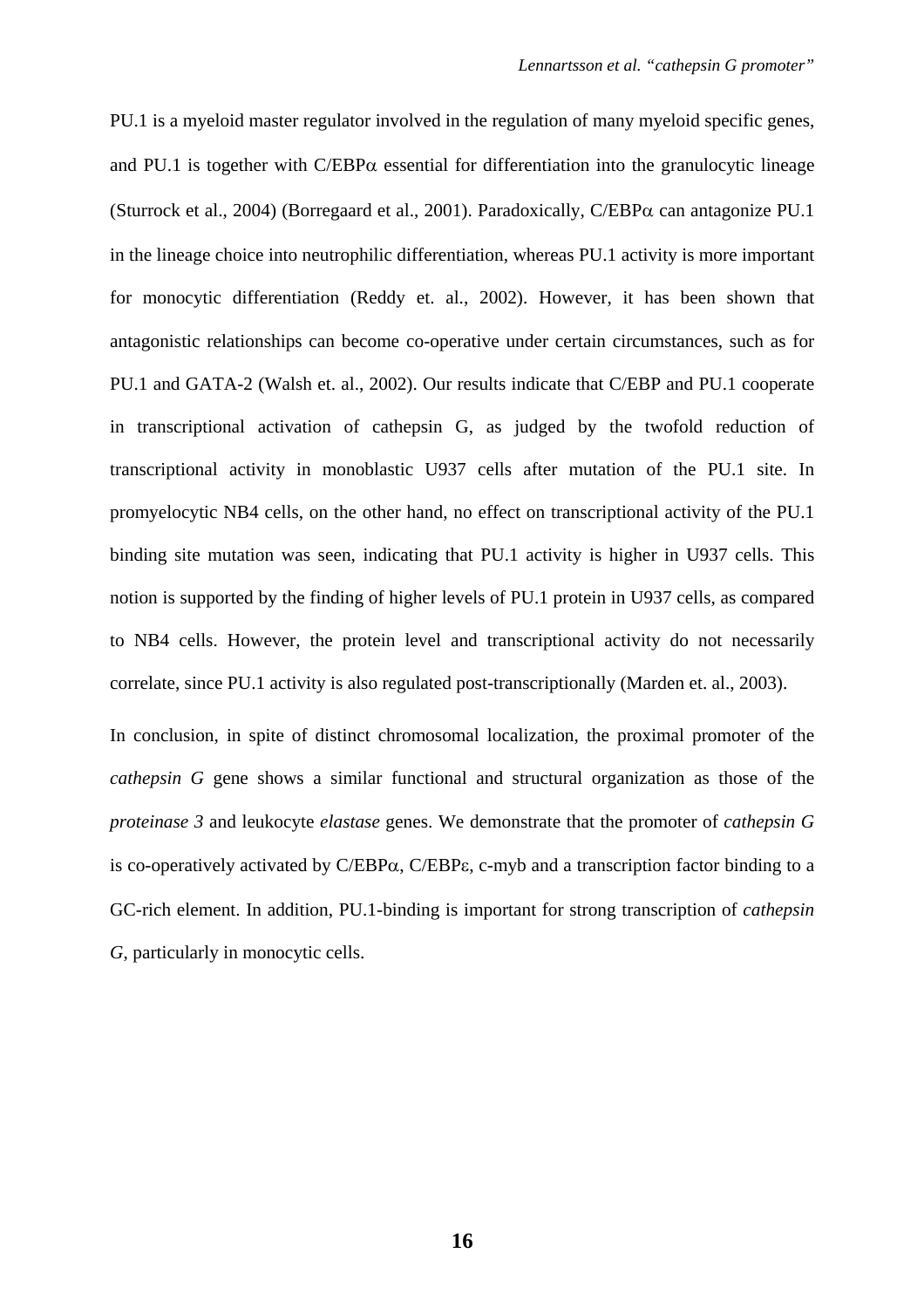#### **ACKNOWLEDGEMENTS:**

The authors would like to thank Karin Arvidsson Green, Tove Ullmark and Johan Wieslander for important experimental contributions and Sophie Ohlsson for help with statistical analyses. This work was supported by grants from the Swedish Foundation for Strategic Research, the Swedish Cancer Society, the Swedish Research Council (project #11546), the Swedish Childhood Cancer Foundation, the Georg Danielsson Foundation, the Gunnar Nilsson Cancer Foundation, the Greta and Johan Kock Foundation, the John and Augusta Persson Foundation, the Alfred Österlund Foundation, the Lundberg Foundation, the Swedish Society for Medical Research (SSMF), the Swedish Society of Medicine, Funds of Lund University Hospital, and Government funding for clinical research.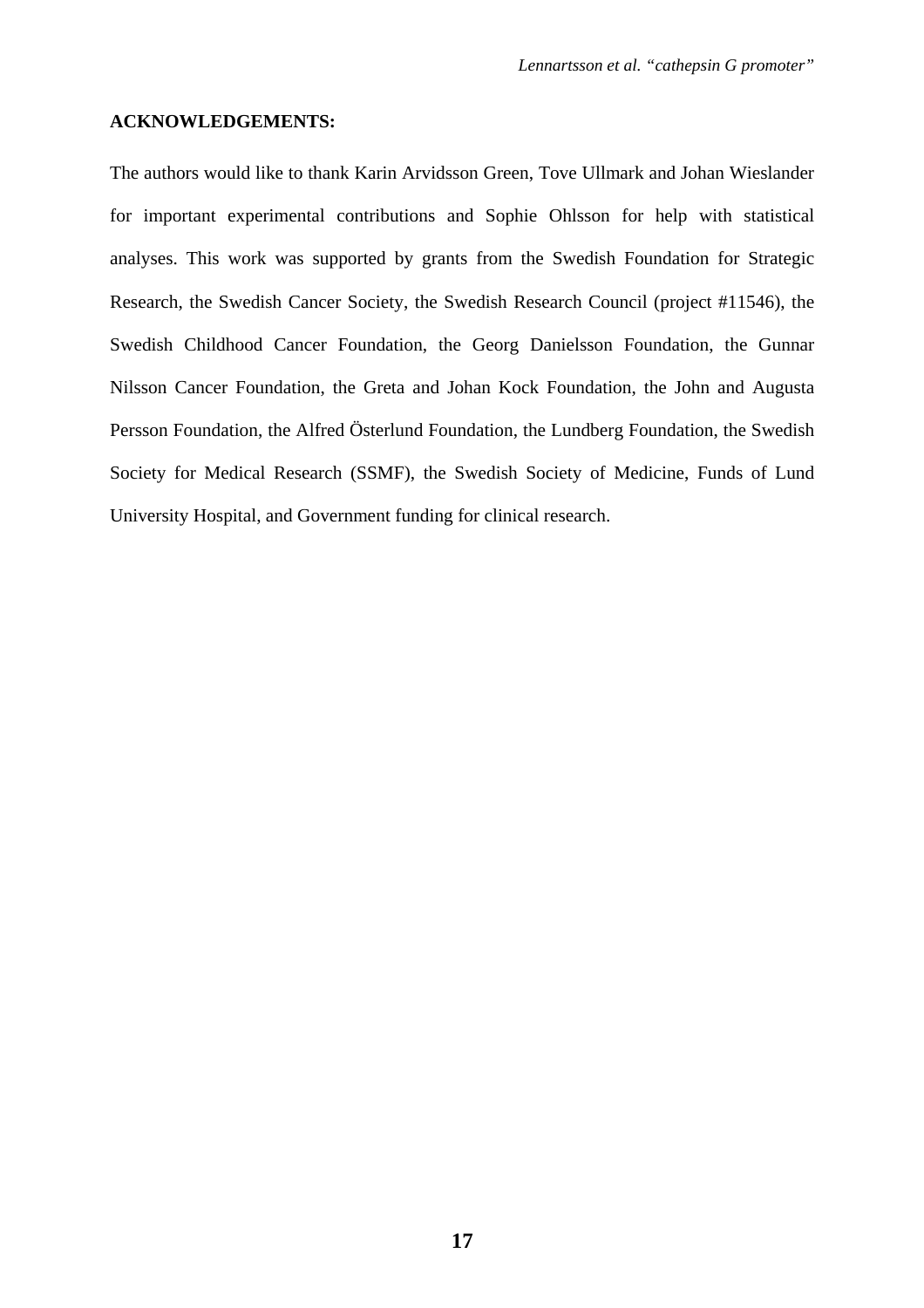#### **REFERENCES:**

Abbott, R. E., Corral, C. J., MacIvor, D. M., Lin, X., Ley, T. J. and Mustoe, T. A. (1998). Augmented inflammatory responses and altered wound healing in cathepsin G-deficient mice Arch Surg 133, 1002-6.

Allen, D. H. and Tracy, P. B. (1995). Human coagulation factor V is activated to the functional cofactor by elastase and cathepsin G expressed at the monocyte surface, J Biol Chem 270, 1408-15.

Arnljots, K., Sørensen, O., Lollike, K. and Borregaard, N. (1998). Timing, targeting and sorting of azurophil granule proteins in human myeloid cells, Leukemia 12, 1789-95.

Borregaard, N., Theilgaard-Mönch, K., Sørensen, O. E. and Cowland, J. B. (2001). Regulation of human neutrophil granule protein expression, Curr Opin Hematol 8, 23-7.

Chylicki, K., Ehinger, M., Svedberg, H. and Gullberg, U. (2000). Characterization of the molecular mechanisms for p53-mediated differentiation, Cell Growth Differ 11, 561-71.

Cowland, J. B. and Borregaard, N. (1999). The individual regulation of granule protein mRNA levels during neutrophil maturation explains the heterogeneity of neutrophil granules, J Leukoc Biol 66, 989-95.

Garwicz D., Lennartsson A., Jacobsen SE., Gullberg U. and Lindmark A. (2005). Biosynthetic profiles of neutrophil serine proteases in a human bone marrow-derived cellular myeloid differentiation model. Haematologica 90, 38-44.

Grisolano, J. L., Sclar, G. M. and Ley, T. J. (1994). Early myeloid cell-specific expression of the human cathepsin G gene in transgenic mice, Proc Natl Acad Sci U S A 91, 8989-93.

Gullberg, U., Andersson, E., Garwicz, D., Lindmark, A. and Olsson, I. (1997). Biosynthesis, processing and sorting of neutrophil proteins: insight into neutrophil granule development, Eur J Haematol 58, 137-53.

Gullberg, U., Lantz, M., Lindvall, L., Olsson, I. and Himmler, A. (1992). Involvement of an Asn/Val cleavage site in the production of a soluble form of a human tumor necrosis factor (TNF) receptor. Site-directed mutagenesis of a putative cleavage site in the p55 TNF receptor chain, Eur J Cell Biol 58, 307-12.

Gullberg U, Bengtsson N, Bulow E, Garwicz D, Lindmark A and Olsson I. (1999). Processing and targeting of granule protein in Human Neutrophils, J Immunol Methods. 232, 201-10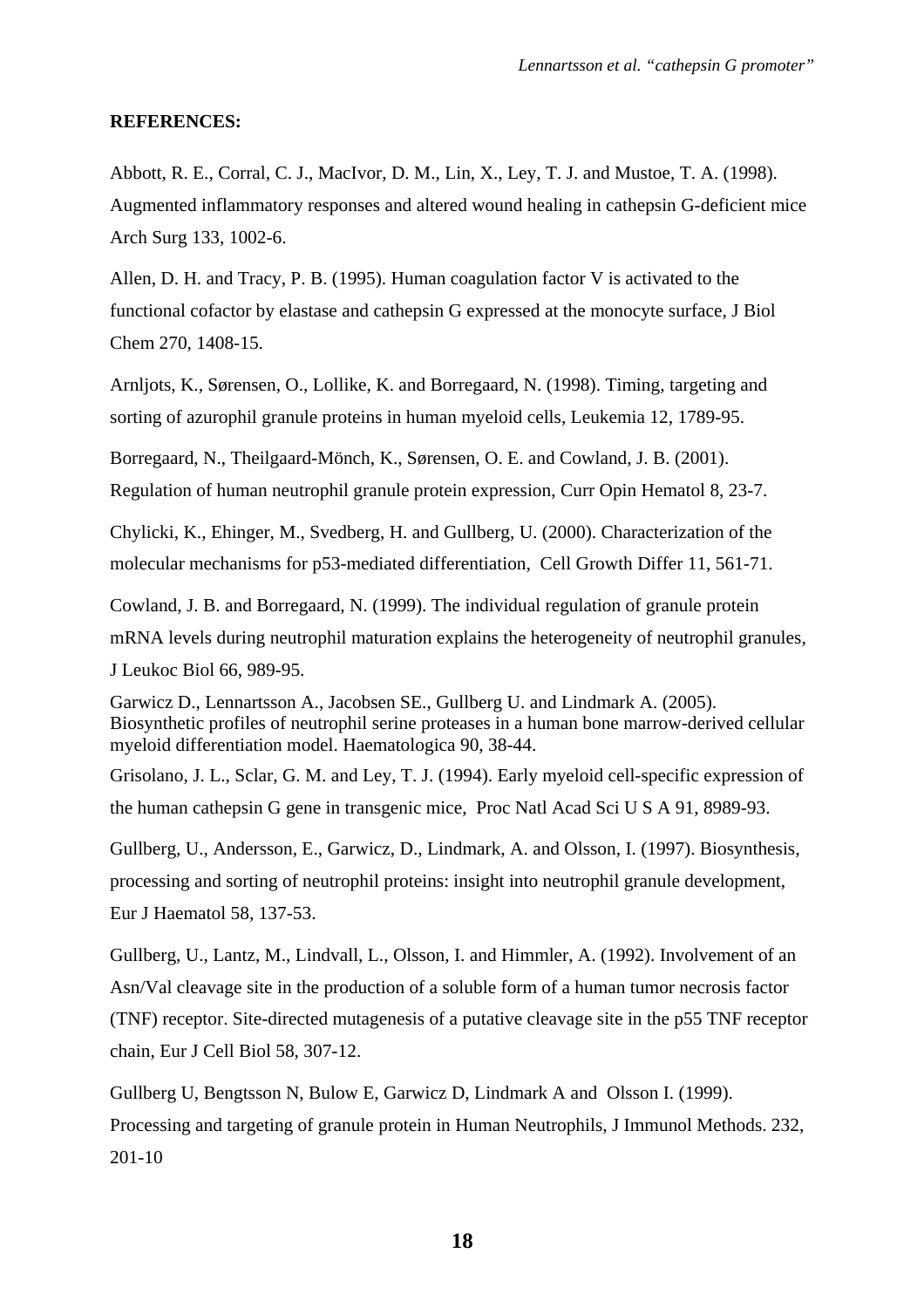Guyonnet, V., Johnson, J. K., Bangalore, N., Travis, J. and Long, P. L. (1991). In vitro activity of the human neutrophil cathepsin G on Eimeria tenella sporozoites, J Parasitol 77, 775-9.

Hanson, R. D., Connolly, N. L., Burnett, D., Campbell, E. J., Senior, R. M. and Ley, T. J. (1990). Developmental regulation of the human cathepsin G gene in myelomonocytic cells, J Biol Chem 265, 1524-30.

Hazuda, D. J., Strickler, J., Kueppers, F., Simon, P. L. and Young, P. R. (1990). Processing of precursor interleukin 1 beta and inflammatory disease, J Biol Chem 265, 6318-22.

Hohn, P. A., Popescu, N. C., Hanson, R. D., Salvesen, G. and Ley, T. J. (1989). Genomic organization and chromosomal localization of the human cathepsin G gene, J Biol Chem 264, 13412-9.

Hsu, H. C., Tsai, W. H., Chen, P. G., Hsu, M. L., Ho, C. K. and Wang, S. Y. (1999). In vitro effect of granulocyte-colony stimulating factor and all-trans retinoic acid on the expression of inflammatory cytokines and adhesion molecules in acute promyelocytic leukemic cells, Eur J Haematol 63, 11-8.

Idres, N., Benoit, G., Flexor, M. A., Lanotte, M. and Chabot, G. G. (2001). Granulocytic differentiation of human NB4 promyelocytic leukemia cells induced by all-trans retinoic acid metabolites, Cancer Res 61, 700-5.

Imataka, H., Sogawa, K., Yasumoto, K., Kikuchi, Y., Sasano, K., Kobayashi, A., Hayami, M. and Fujii-Kuriyama, Y. (1992). Two regulatory proteins that bind to the basic transcription element (BTE), a GC box sequence in the promoter region of the rat P-4501A1 gene, Embo J 11, 3663-71.

Lennartsson, A., Pieters, K., Ullmark, T., Vidovic, K. and Gullberg, U. (2003). AML-1, PU.1, and Sp3 regulate expression of human bactericidal/permeability-increasing protein, Biochem Biophys Res Commun 311, 853-63.

Lomas, D. A., Stone, S. R., Llewellyn-Jones, C., Keogan, M. T., Wang, Z. M., Rubin, H., Carrell, R. W. and Stockley, R. A. (1995). The control of neutrophil chemotaxis by inhibitors of cathepsin G and chymotrypsin, J Biol Chem 270, 23437-43.

Lutz, P. G., Houzel-Charavel, A., Moog-Lutz, C. and Cayre, Y. E. (2001). Myeloblastin is an Myb target gene: mechanisms of regulation in myeloid leukemia cells growth-arrested by retinoic acid, Blood 97, 2449-56.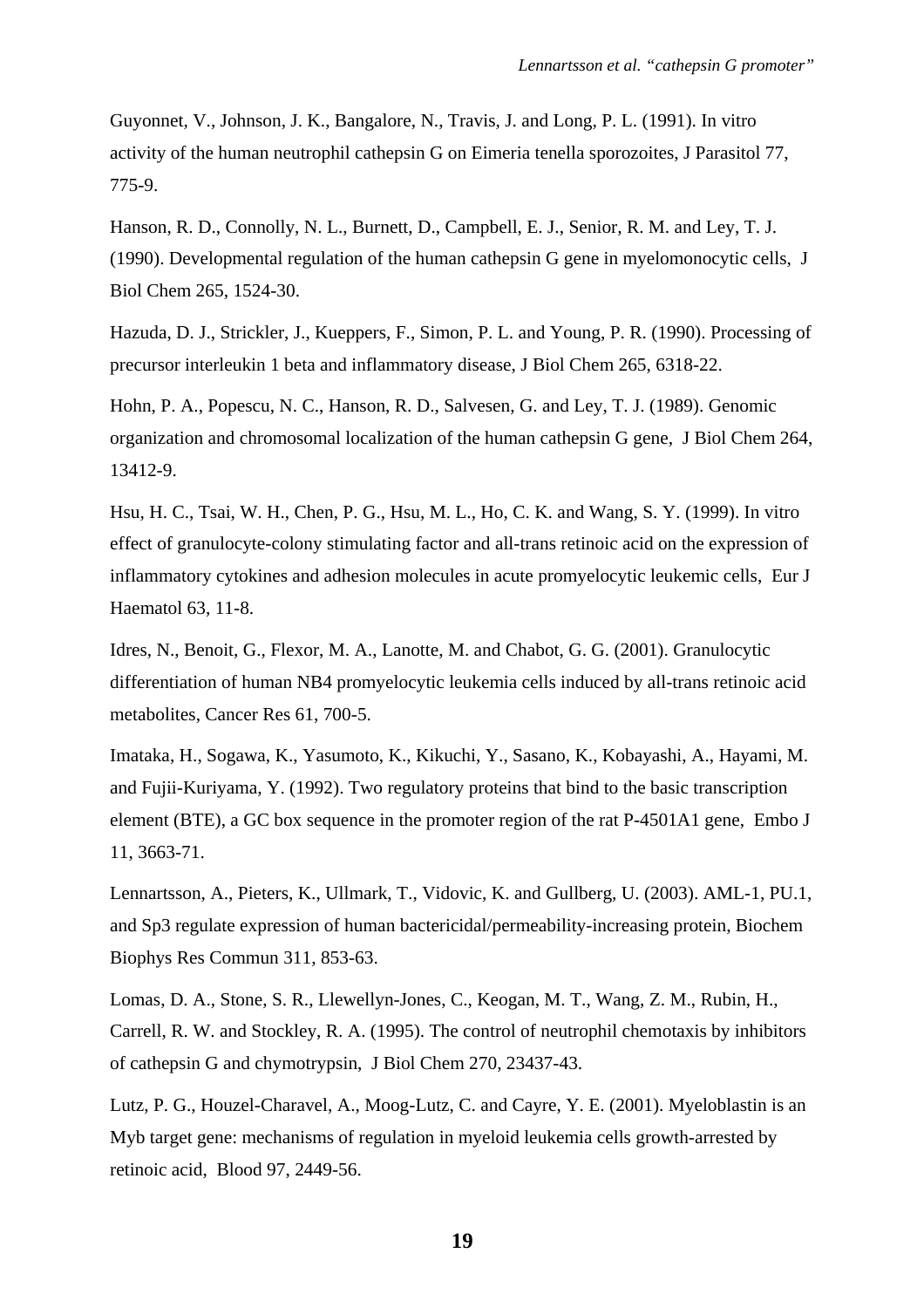Maison, C. M., Villiers, C. L. and Colomb, M. G. (1991). Proteolysis of C3 on U937 cell plasma membranes. Purification of cathepsin G, J Immunol 147, 921-6.

Marden, C. M., Stefanidis, D., Cunninghame-Graham, D. S. and Casimir, C. M. (2003). Differentiation-dependent up-regulation of p47(phox) gene transcription is associated with changes in PU.1 phosphorylation and increased binding affinity, Biochem Biophys Res Commun 305, 193-202.

Nuchprayoon, I., Simkevich, C. P., Luo, M., Friedman, A. D. and Rosmarin, A. G. (1997). GABP cooperates with c-Myb and C/EBP to activate the neutrophil elastase promoter, Blood 89, 4546-54.

Nuchprayoon I., Shang J., Simkevich C., Luo M., Rosmarin A. G. and Friedman A. D. (1999). An enhancer located between neutrophil elastase and proteinase 3 promoters is activated by Sp1 and an Ets factor, J Biol Chem, 274, 1085-91.

Oelgeschlager, M., Nuchprayoon, I., Luscher, B. and Friedman, A. D. (1996). C/EBP, c-Myb, and PU.1 cooperate to regulate the neutrophil elastase promoter, Mol Cell Biol 16, 4717-25.

Padrines, M., Wolf, M., Walz, A. and Baggiolini, M. (1994). Interleukin-8 processing by neutrophil elastase, cathepsin G and proteinase-3, FEBS Lett 352, 231-5.

Pahl, H. L., Burn, T. C. and Tenen, D. G. (1991). Optimization of transient transfection into human myeloid cell lines using a luciferase reporter gene, Exp Hematol 19, 1038-41.

Park, D. J., Chumakov, A. M., Vuong, P. T., Chih, D. Y., Gombart, A. F., Miller, W. H., Jr. and Koeffler, H. P. (1999). CCAAT/enhancer binding protein epsilon is a potential retinoid target gene in acute promyelocytic leukemia treatment, J Clin Invest 103, 1399-408.

Reddy, V. A., Iwama, A., Iotzova, G., Schulz, M., Elsasser, A., Vangala, R. K., Tenen, D. G., Hiddemann, W. and Behre, G. (2002). Granulocyte inducer C/EBPalpha inactivates the myeloid master regulator PU.1: possible role in lineage commitment decisions, Blood 100, 483-90.

Rosmarin, A. G., Levy, R. and Tenen, D. G. (1992). Cloning and analysis of the CD18 promoter, Blood 79, 2598-604.

Salvesen, G., Farley, D., Shuman, J., Przybyla, A., Reilly, C. and Travis, J. (1987). Molecular cloning of human cathepsin G: structural similarity to mast cell and cytotoxic T lymphocyte proteinases, Biochemistry 26, 2289-93.

**20**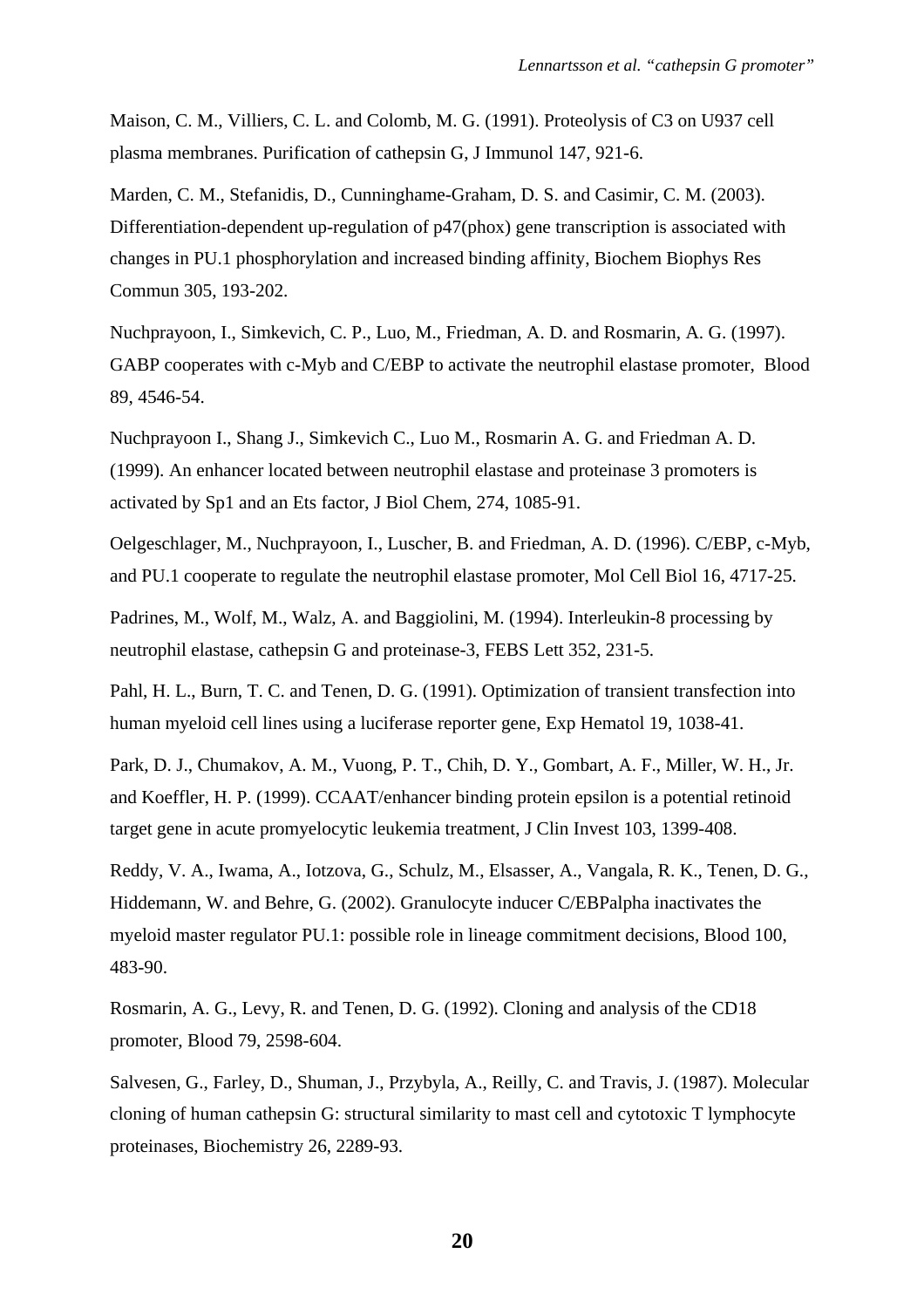Scuderi, P., Nez, P. A., Duerr, M. L., Wong, B. J. and Valdez, C. M. (1991). Cathepsin-G and leukocyte elastase inactivate human tumor necrosis factor and lymphotoxin, Cell Immunol 135, 299-313.

Seale, J., Delva, L., Renesto, P., Balitrand, N., Dombret, H., Scrobohaci, M. L., Degos, L., Paul, P. and Chomienne, C. (1996). All-trans retinoic acid rapidly decreases cathepsin G synthesis and mRNA expression in acute promyelocytic leukemia, Leukemia 10, 95-101.

Shafer, W. M. and Onunka, V. C. (1989). Mechanism of staphylococcal resistance to nonoxidative antimicrobial action of neutrophils: importance of pH and ionic strength in determining the bactericidal action of cathepsin G, J Gen Microbiol 135, 825-30.

Shafer, W. M., Pohl, J., Onunka, V. C., Bangalore, N. and Travis, J. (1991). Human lysosomal cathepsin G and granzyme B share a functionally conserved broad spectrum antibacterial peptide, J Biol Chem 266, 112-6.

Sturrock, A., Franklin, K. F. and Hoidal, J. R. (1996). Human proteinase-3 expression is regulated by PU.1 in conjunction with a cytidine-rich element, J Biol Chem 271, 32392-402.

Sturrock, A., Franklin, K. F., Norman, K. and Hoidal, J. R. (2004). Human leukocyte elastase gene expression is regulated by PU.1 in conjunction with closely associated cytidine-rich and Myb binding sites, Biochim Biophys Acta 1676, 104-11.

Tkalcevic, J., Novelli, M., Phylactides, M., Iredale, J. P., Segal, A. W. and Roes, J. (2000). Impaired immunity and enhanced resistance to endotoxin in the absence of neutrophil elastase and cathepsin G, Immunity 12, 201-10.

Tsutsumi-Ishii, Y., Hasebe, T. and Nagaoka, I. (2000). Role of CCAAT/enhancer-binding protein site in transcription of human neutrophil peptide-1 and -3 defensin genes, J Immunol 164, 3264-73.

Turkington, P. T., Blumsom, N. L. and Elmore, D. T. (1986). The degradation of bovine and human prothrombin by human polymorphonuclear leukocyte cathepsin G, Thromb Res 44, 339-45.

Walsh, J. C., DeKoter, R. P., Lee, H. J., Smith, E. D., Lancki, D. W., Gurish, M. F., Friend, D. S., Stevens, R. L., Anastasi, J. and Singh, H. (2002). Cooperative and antagonistic interplay between PU.1 and GATA-2 in the specification of myeloid cell fates, Immunity 17, 665-76.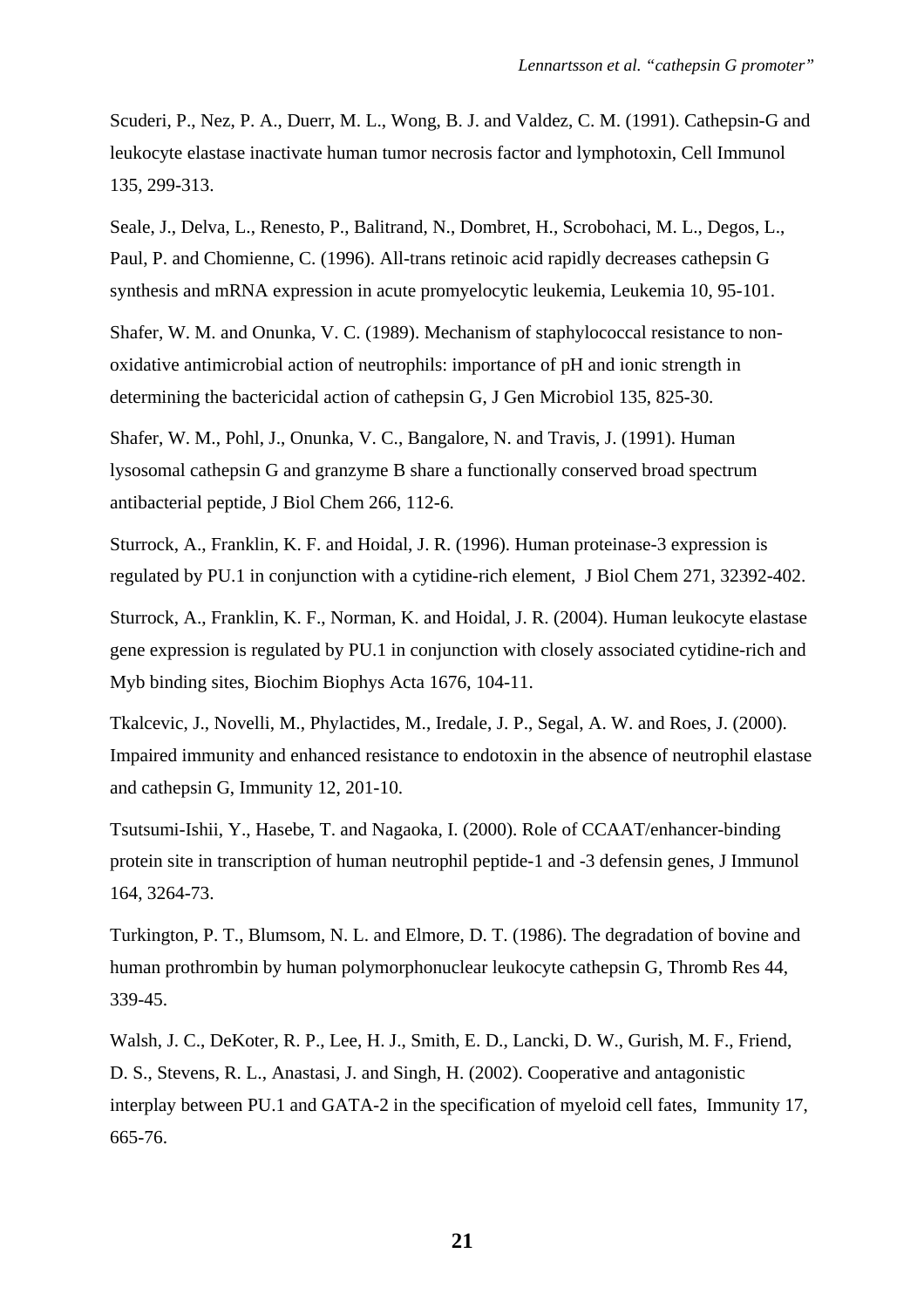Westin, U., Lundberg, E., Wihl, J. A. and Ohlsson, K. (1999). The effect of immediatehypersensitivity reactions on the level of SLPI, granulo cyte elastase, alpha1-antitrypsin, and albumin in nasal secretions, by the method of unilateral antigen challenge, Allergy 54, 857- 64.

Wong, E. T., Jenne, D. E., Zimmer, M., Porter, S. D. and Gilks, C. B. (1999). Changes in chromatin organization at the neutrophil elastase locus associated with myeloid cell differentiation, Blood 94, 3730-6.

Yousef G, Kopolovic M, Elliott M. and Diamandis., (2003). Genomic overview of serine proteases, Biochem Biophys Res Commun, 305, 28-36.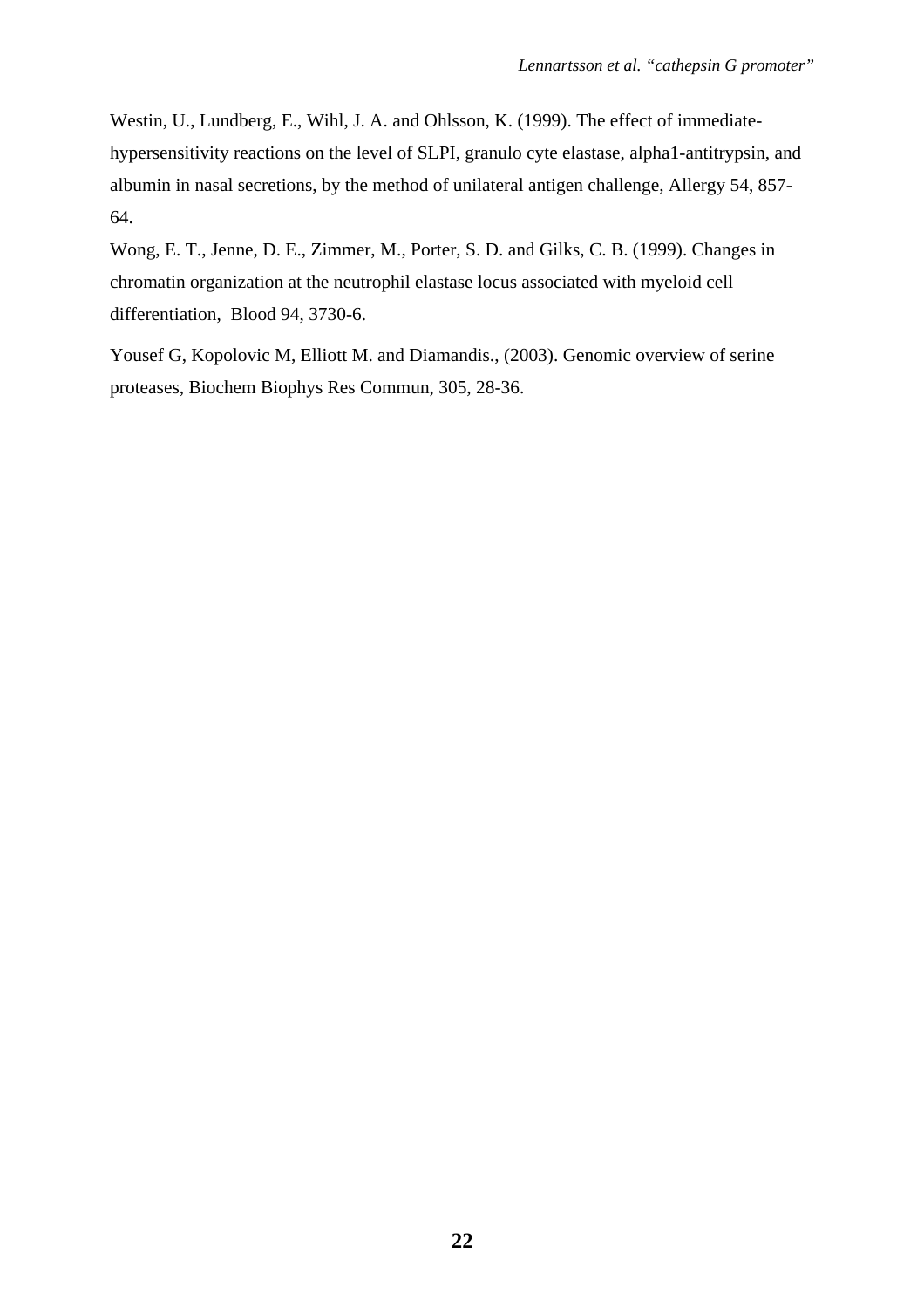#### **FIGURE LEGENDS**

*Figure 1. Transcriptional activity after progressive 5´-deletions of the cathepsin G promoter.* Transfection of indicated deletion constructs to (**a**) U937, (**b**) NB4, and (**c**) K562 cells. Shown is luciferase activity normalized to the activity obtained with pGL3/360 plasmid. The error bars represent the standard error of the mean (SEM) (n=3). Statistically significant differences (P-value <0.05) from pGL3/360 luciferase activity are labeled with an asterisk (\*).

*Figure 2.* **The** *proximal promoter region of cathepsin G gene with putative cis-regulatory elements boxed.* The G upstream of the translation ATG start codon is designated –1.

*Figure 3. Transcriptional activity after site directed mutagenesis of putative cis-elements in the cathepsin G promoter.* Transfection of pGL3/360 plasmid containing indicated mutations into **(a)** U937 and **(b)** NB4 cells. Shown is luciferase activity normalized to the activity obtained with non-mutated pGL3/360 plasmid. The error bars represent SEM (n=3). Statistical significant differences (P-value  $\langle 0.05 \rangle$  from pGL3/360 luciferase activity are labeled with an asterisk (\*).

*Figure 4. PU.1 protein in NB4 and U937 cells***.** Cell lysates were subjected to SDS-PAGE and immunoblot analysis using a polyclonal antiserum against PU.1. Immunoblotting with antibody against actin was used as equal loading control.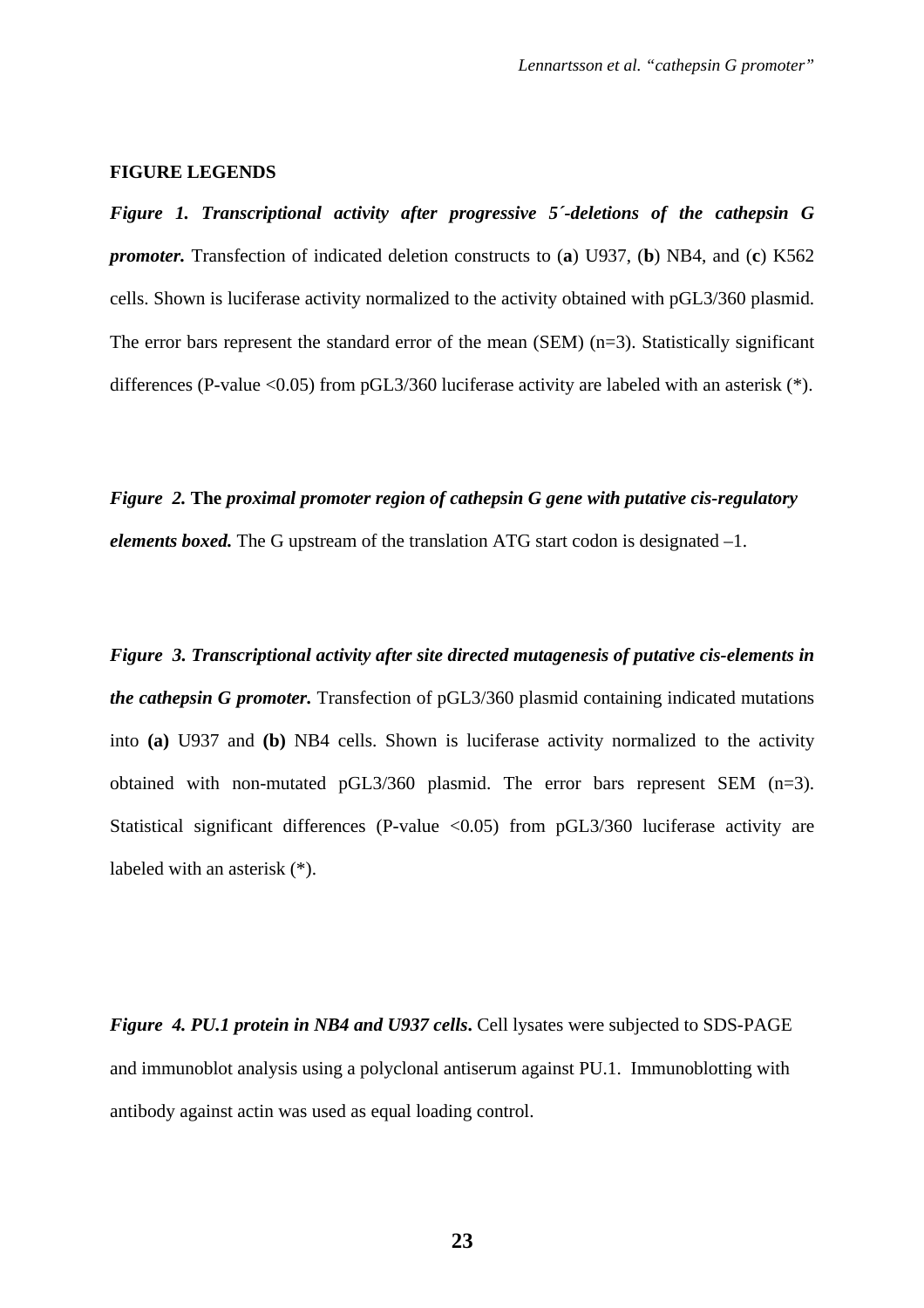*Figure 5. Binding of C/EBP*α *, C/EBP*ε*, c-myb and PU.1 to the cathepsin G promoter in U937 cells.* Chromatin immunoprecipitation was performed, after which PCR-amplification of the cathepsin G promoter was performed. Specific antibodies against  $C/EBP\alpha$  or  $C/EBP\epsilon$ **(a)** and c-myb, PU.1, or Sp1 **(b)** were used in the immunoprecipitation. As negative controls antibodies against cyclin D1 or no antibodies (neg) were used in the immunoprecipitation. As a control for sufficient DNA shearing and immunoprecipitation specificity, primers pair annealing 1-1.5 kbp downstream the C/EBP, c-myb and PU.1 binding sites were used in the PCR-amplification **(c)**.

*Figure 6. Transcriptional activity after small insertions between putative cis-elements in the cathepsin G promoter***.** Six bp or 10 bp insertions were made between *cis*-elements in the pGL3/360 plasmid, as indicated, to induce disruption and re-establishment, respectively, of the DNA-strand helical phasing. After transfection of the mutated pGL3/360 plasmids to U937 cells, luciferase assay was performed. The luciferase activity normalized to the activity obtained with non-mutated pGL3/360 plasmid is shown. The error bars represent the SEM  $(n=3)$ . Statistical significant differences (P-value <0.05) from pGL3/360 luciferase activity are labeled with an asterisk (\*).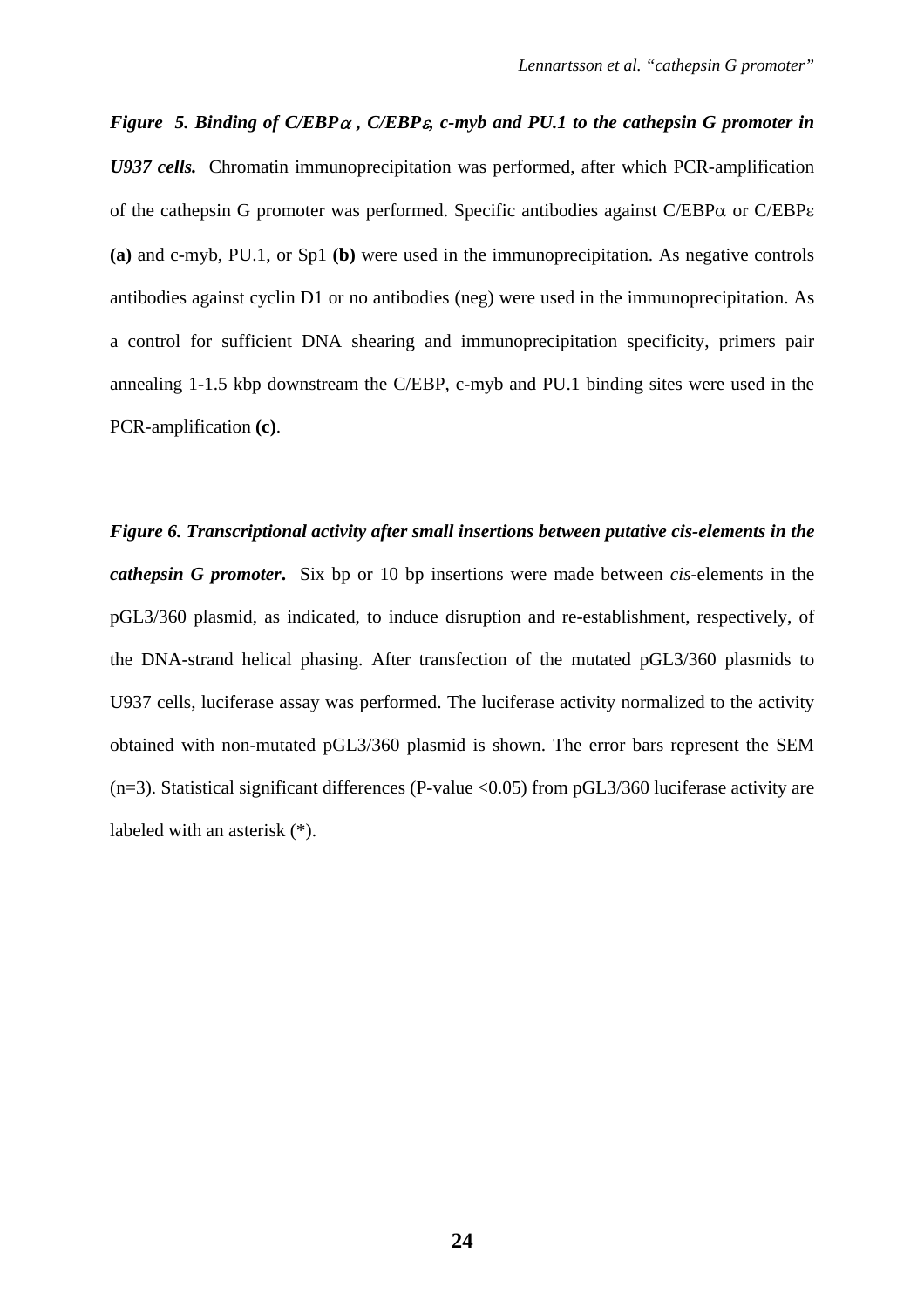## *Figure 1a.*



## *Figure 1b.*

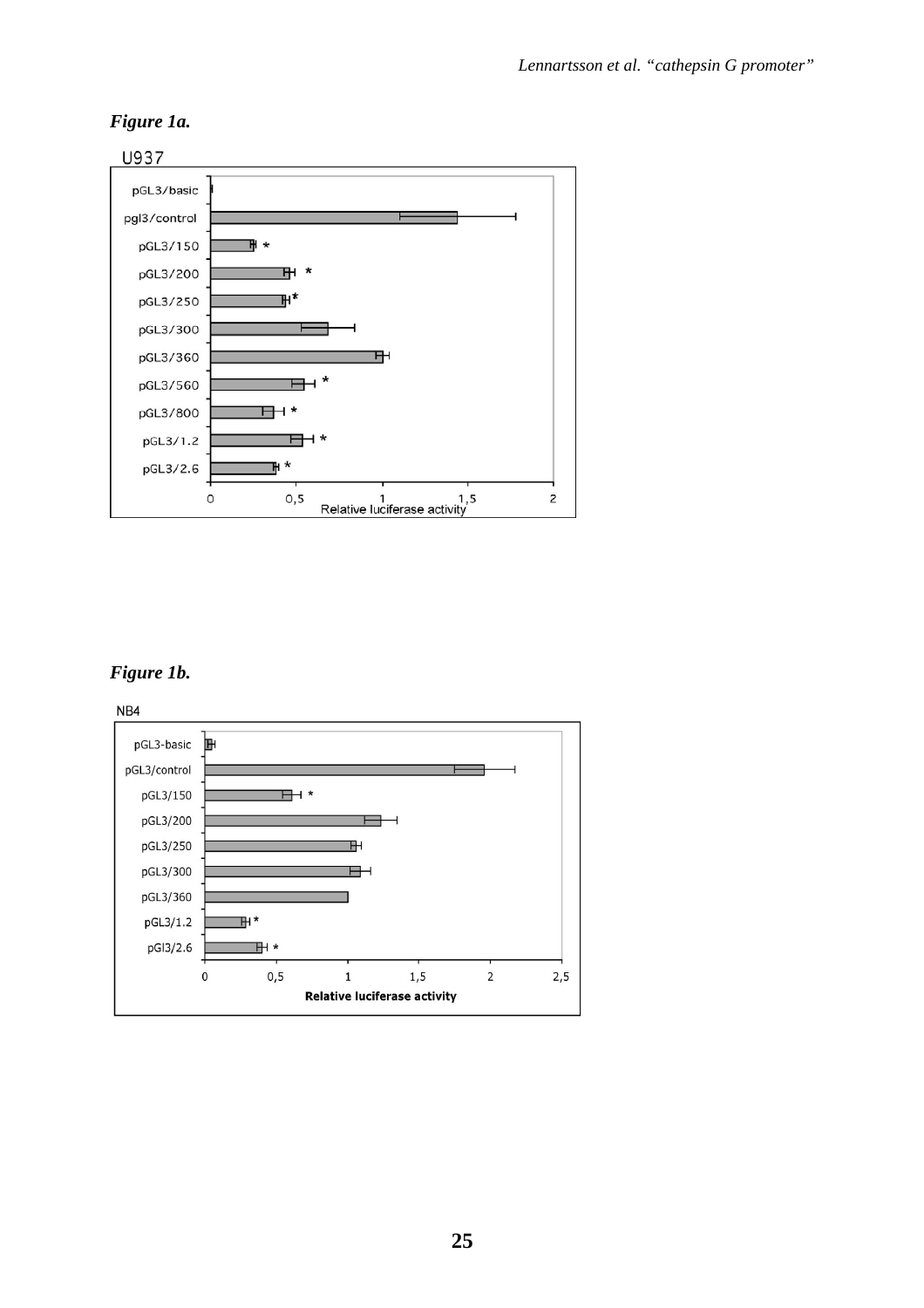## *Figure 1c.*



## *Figure 2.*

- 400-TGATCTAATC CCAGAGGAGT AGAAAACAGG AAGTGGGCAG CTGCCAGCTT TCTTGCTTTG  $C/EBP$
- 340-CTGGA GTATT CTGGAATTT G ATGGGTTGAG GGTTCTGGAC ACAATGCCCC AAGCCCCTTC
- 280-CITGTTGTGC TGGGTTCCTA TTTCTGCTCT CGGCACTGAC TTAGCAGCTG CTCAAGAGCT

C-myb

- 220- CACTATGTTG GCTTGGATTA CACTGGTCTC ACCCACATCTCCG GCAGTT TGTGGGCAAAC
- 160-CTCCTGAGCA GCCTTGGGTG ATGAAACCTT TCATGGTAGC AGGAGAATGG GACTGTGAAT

TATA-box CAAT-box GC-rich element  $PU.1$ 

- 100-TCT CAAT CCC CTGT CCCCACC CCTTCCTTC CTCTCTCAGG GCQ TTAAA GT CT AGGAGG AG **Transcription start**
- 40- GAAGCACAGC AGCAACTGAC TGGGCAGCCT TTCAGGAAAG-ATG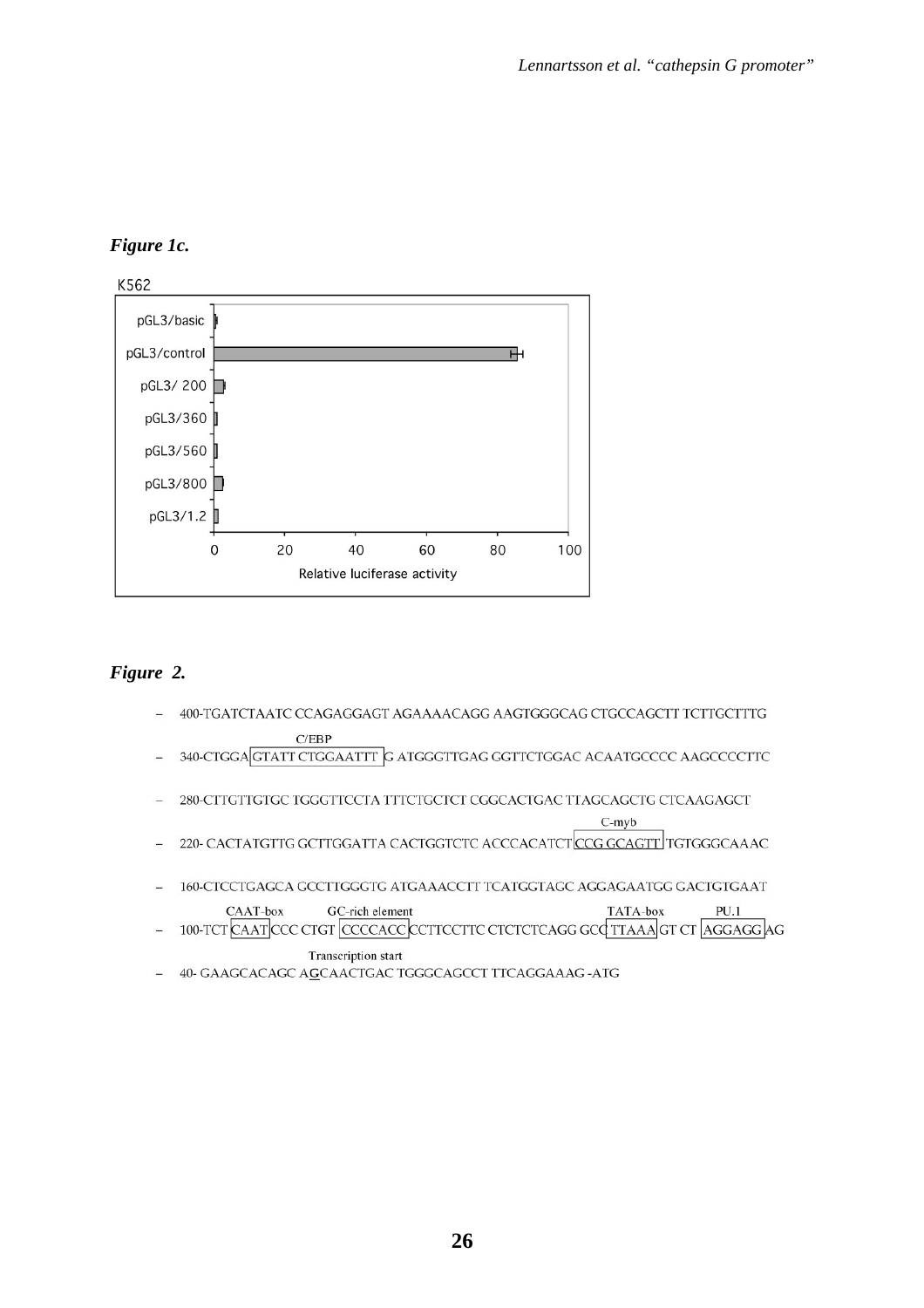## *Figure 3a.*



## *Figure 3b.*

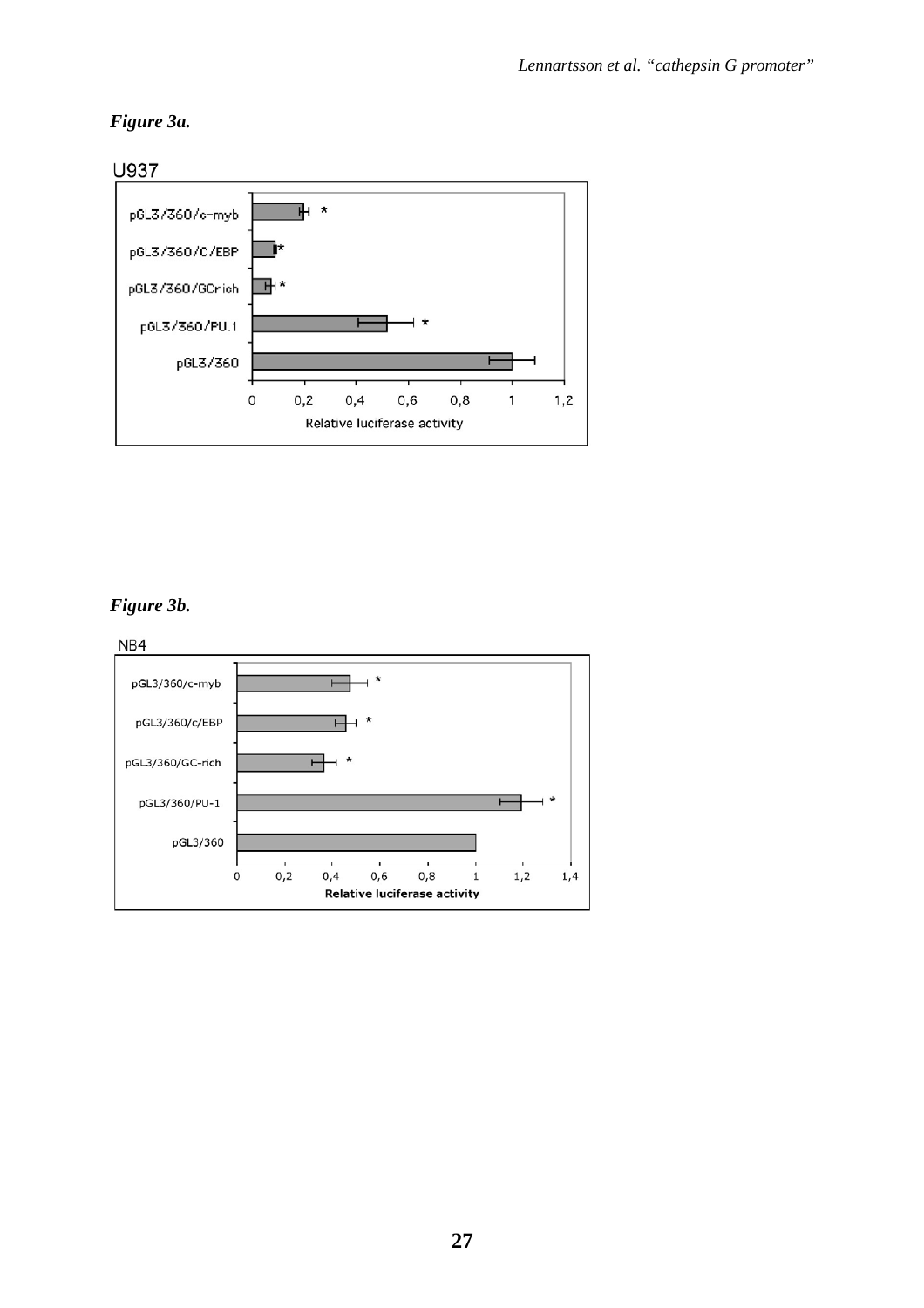## *Figure 4.*



## *Figure 5a.*

 $C/EBP\alpha$  C/EBP<sub>ε</sub> cyclinD1 neg



## *Figure 5b.*

## c-myb PU.1 Sp1 cyclinD1 neg



## *Figure 5c.*

 $C/EBP\alpha C/EBP\epsilon$  c-myb PU.1 Sp1 cyclinD1 neg